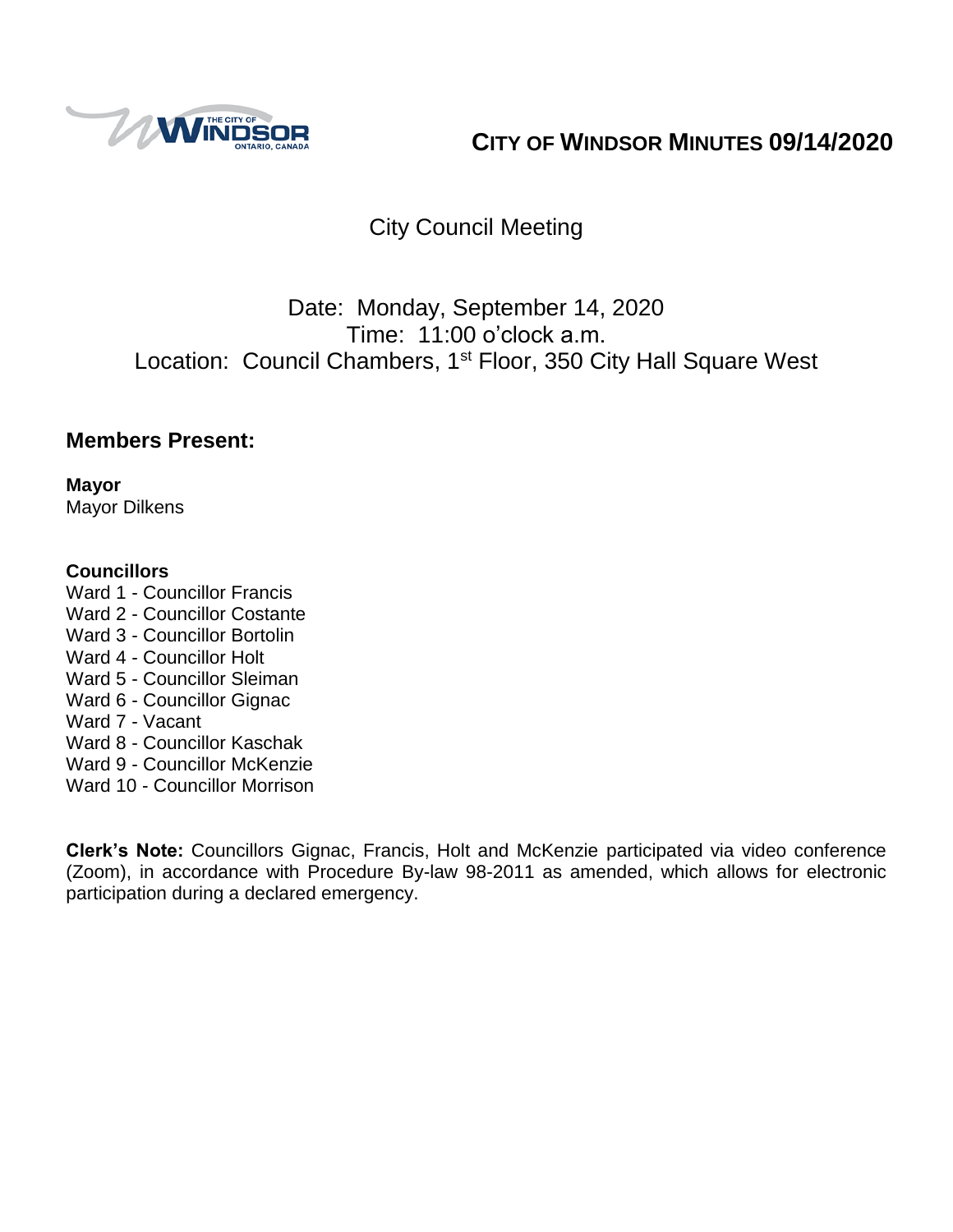## **1. ORDER OF BUSINESS**

# **2. CALL TO ORDER**

The Mayor calls the meeting to order at 11:37 o'clock a.m.

# **3. DISCLOSURE OF PECUNIARY INTEREST AND THE GENERAL NATURE THEREOF**

None disclosed.

# **4. ADOPTION OF THE MINUTES**

# **4.1. Adoption of the Windsor City Council meeting minutes held August 24, 2020**

Moved by: Councillor Bortolin Seconded by: Councillor Costante

That the minutes of the meeting of Council held August 24, 2020 **BE ADOPTED** as presented. Carried.

Report Number: SCM 270/2020

# **5. NOTICE OF PROCLAMATIONS**

"Canada United Weekend" – August 28-30, 2020

#### **Flag Raising Ceremony**

"Windsor-Essex Pride Fest" – September 11, 2020 "Canadian Cancer Society CIBC Run for the Cure" – October 1, 2020 "Dreamer Day – International Day of the Girl" – October 9, 2020

#### **Illuminations**

"Franco-Ontarian Day" – September 25, 2020 "Canadian Cancer Society CIBC Run for the Cure" – October 1, 2020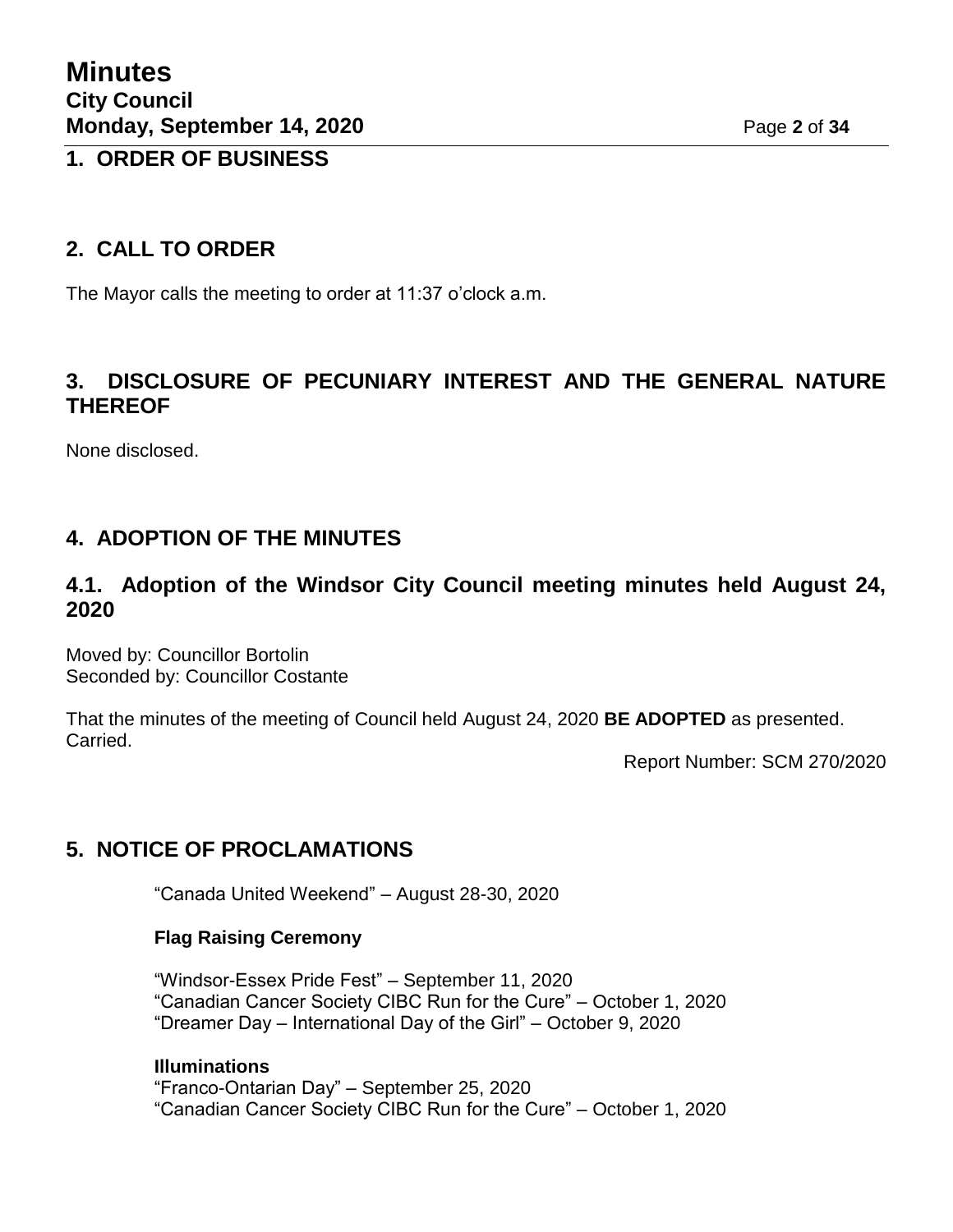## **6. COMMITTEE OF THE WHOLE**

Moved by: Councillor Sleiman Seconded by: Councillor Bortolin

That Council do now rise and move into Committee of the Whole with the Mayor presiding for the purpose of dealing with:

(a) communication items;

- (b) consent agenda;
- (c) hearing requests for deferrals, referrals and/or withdrawals of any items of business;
- (d) hearing presentations and delegations;
- (e) consideration of business items;
- (f) consideration of Committee reports:

(g) Report of Special In-Camera Meeting or other Committee as may be held prior to Council (if scheduled); and

(h) consideration of by-law 125-2020.

Carried.

# **7. COMMUNICATIONS INFORMATION PACKAGE**

## **7.1. Correspondence Monday, September 14, 2020**

Moved by: Councillor Costante Seconded by: Councillor Francis

Decision Number: CR447/2020

That the following Communication Items 7.1.2 through 7.1.5 and 7.1.7 through 7.1.11 inclusive as set forth in the Council Agenda **BE REFERRED** as noted, and that Items 7.1.1 and 7.1.6 be dealt with as follows:

# **7.1.1. Rail Safety Week will be held in Canada, the United States, and Mexico from September 21 to 27, 2020. CN is requesting that Council adopt the (attached) draft resolution in support of Rail Safety Week**

Moved by: Councillor Gignac Seconded by: Councillor Francis

Decision Number: CR448/2020 Whereas *Rail Safety Week* is to be held across Canada from September 21 to 27, 2020; and,

Whereas it is in the public's interest to raise citizens' awareness of the dangers of ignoring safety warnings at level crossings and trespassing on rail property to reduce avoidable deaths, injuries and damage caused by incidents involving trains and citizens; and,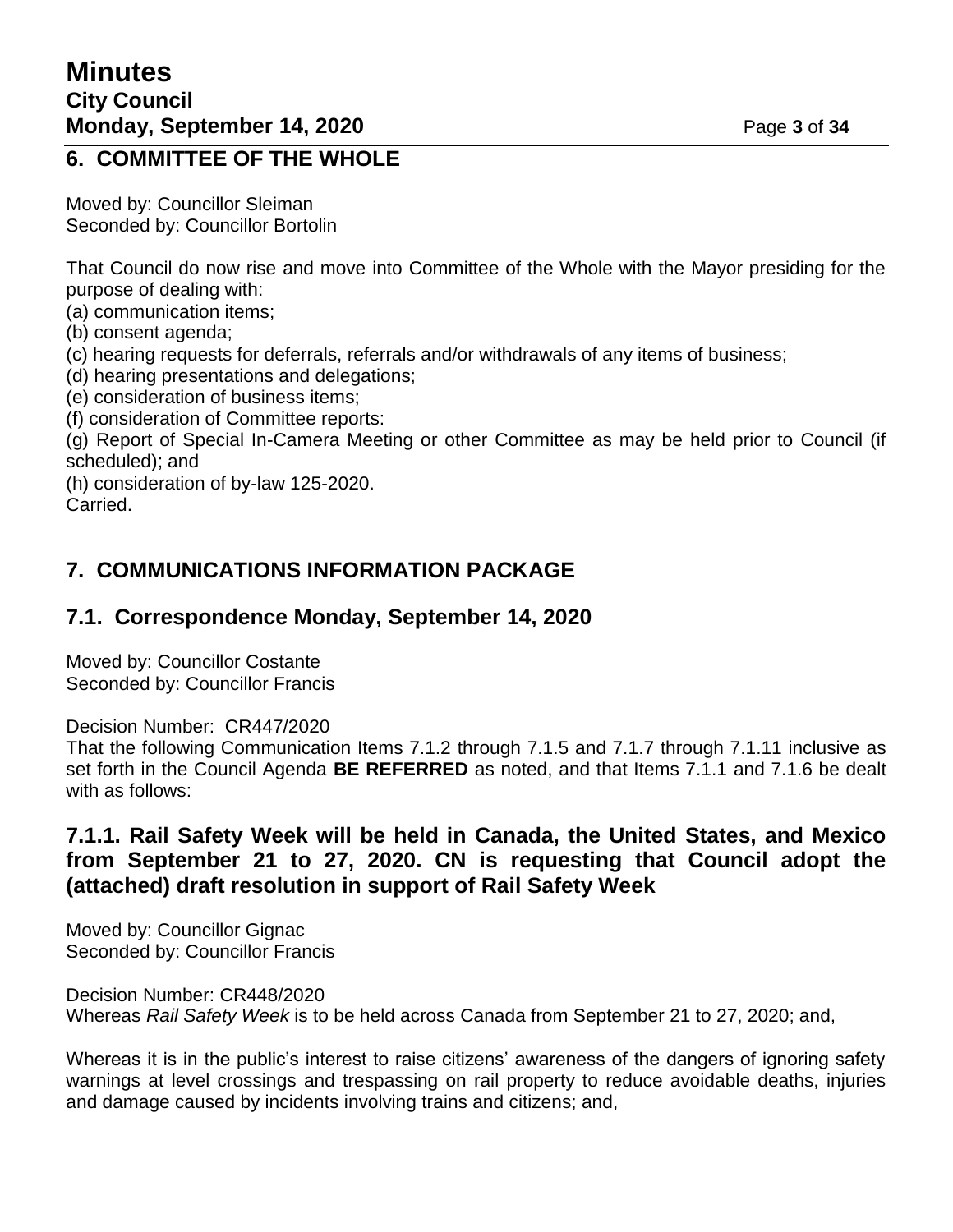# **Minutes City Council Monday, September 14, 2020 Page 4 of 34**

Whereas Operation Lifesaver is a public/private partnership whose aim is to work with the public, rail industry, governments, police services, media and others to raise rail safety awareness;

Therefore Be It Resolved that Windsor City Council **SUPPORT** CN's ongoing efforts to raise awareness, save lives and prevent injuries in communities, including the City of Windsor; and further,

That the City of Windsor **SUPPORT** national Rail Safety Week to be held from September 21 to 27, 2020. Carried.

Clerk's File: MTR2020

# **7.1.6. Requests that Council provide direction regarding recommendations 10- 12 of report s 60/2020, agenda item 8.11 of the August 24, 2020 City Council meeting regarding a Sanitary Sewer Local Improvement on Baseline Road from 7th Concession Road to 8th Concession Road**

Moved by: Councillor Gignac Seconded by: Councillor Francis

#### Decision Number: CR449/2020

That Item 7.1.6. on the communications section of the September 14, 2020 Council meeting agenda entitled "Corrections to agenda item 8.11 of the August 24, 2020 Council meeting regarding a Sanitary Sewer Local Improvement on Baseline Road from 7th Concession Road to 8th Concession Road" **BE CONSIDERED** during the "regular business items" section of the meeting. Carried.

Clerk's File: SW/13662

| No.   | Sender                                                     | Subject                                                                                                                                                                                                           |
|-------|------------------------------------------------------------|-------------------------------------------------------------------------------------------------------------------------------------------------------------------------------------------------------------------|
| 7.1.1 | <b>Canadian National</b><br><b>Railway Company</b><br>(CN) | Rail Safety Week will be held in Canada, the United<br>States, and Mexico from September 21 to 27, 2020.<br>CN is requesting that Council adopt the (attached)<br>draft resolution in support of Rail Safety Week |
|       |                                                            | <b>City Engineer</b><br><b>MTR2020</b><br><b>COUNCIL DIRECTION REQUESTED, otherwise</b><br>Note & File                                                                                                            |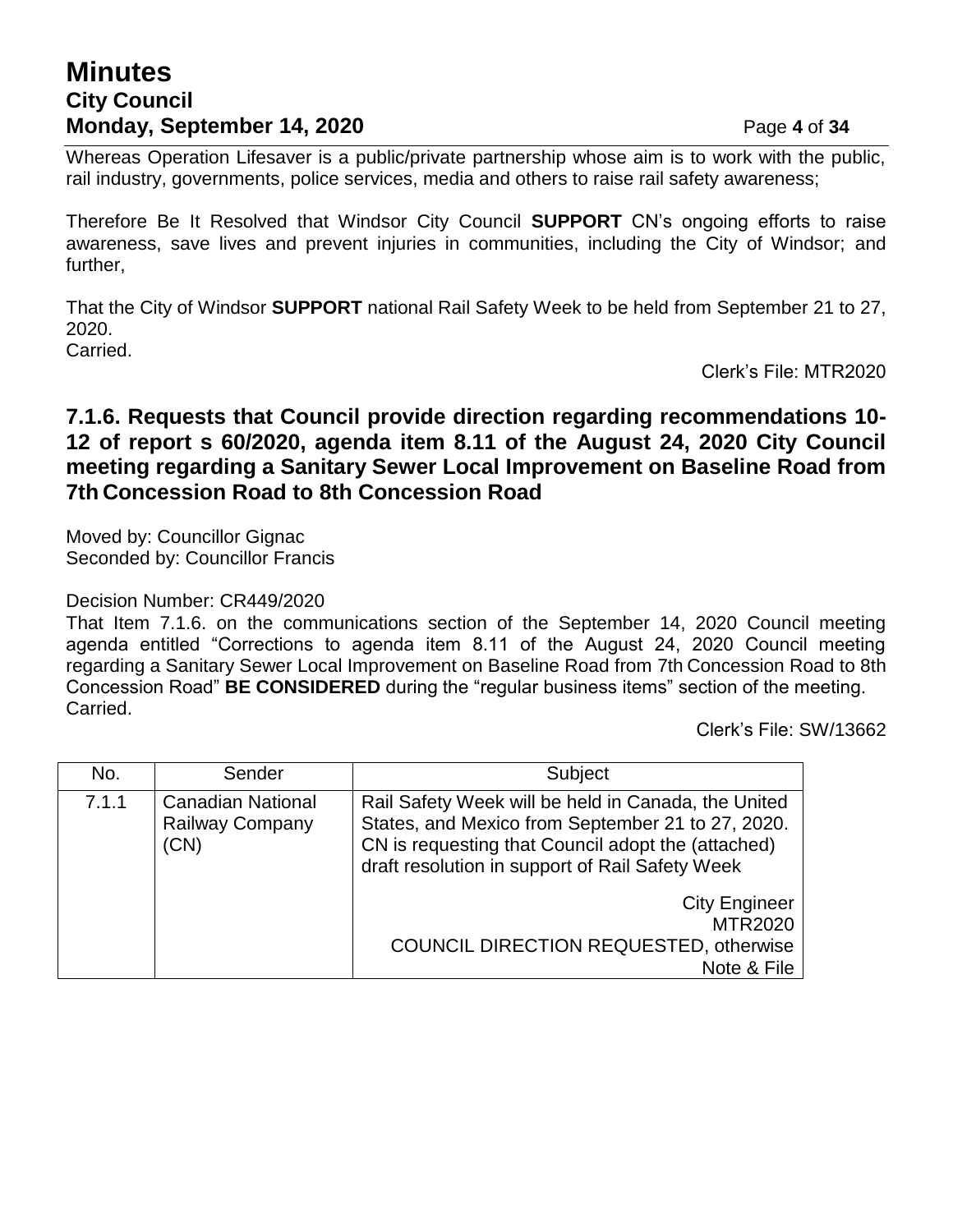# **Minutes City Council Monday, September 14, 2020 Page 5** of 34

| No.   | Sender                                          | Subject                                                                                                                                                                                                                                                                                                    |
|-------|-------------------------------------------------|------------------------------------------------------------------------------------------------------------------------------------------------------------------------------------------------------------------------------------------------------------------------------------------------------------|
| 7.1.2 | <b>Local Planning</b><br><b>Appeal Tribunal</b> | 1214621 Ontario Inc. (VIP Nite Club) v. City of<br>Windsor case heard August 14, 2020 by video<br>hearing. Memorandum of oral decision delivered by<br>R.A. Beccarea on August 14, 2020 and order of the<br>tribunal, Case No. LC160037                                                                    |
|       |                                                 | <b>City Solicitor</b><br><b>Deputy City Solicitor</b><br><b>MMA2020</b><br>Note & File                                                                                                                                                                                                                     |
| 7.1.3 | Local Planning<br><b>Appeal Tribunal</b>        | Power Cycle Inc. v. City of Windsor case heard<br>August 17, 2020 by telephone conference call.<br>Memorandum of oral decision delivered by R.A.<br>Beccarea on August 17, 2020 and order of the<br>tribunal, Case No. LC150015                                                                            |
|       |                                                 | <b>City Solicitor</b><br><b>Deputy City Solicitor</b><br>GP2020<br>Note & File                                                                                                                                                                                                                             |
| 7.1.4 | Town of Tecumseh                                | Notice that the Town of Tecumseh will hold a<br>virtual/electronic public meeting Tuesday,<br>September 8, 2020 at 5:00 p.m. to consider a<br>proposed Housekeeping Zoning By-law Amendment<br>to the Sandwich South Zoning By-law 85-18<br>pursuant to the provisions of the Planning Act,<br>R.S.O. 1990 |
|       |                                                 | <b>City Planner</b><br><b>Deputy City Solicitor</b><br><b>Chief Building Official</b><br><b>Development Applications Clerk</b><br>GM2020<br>Note & File                                                                                                                                                    |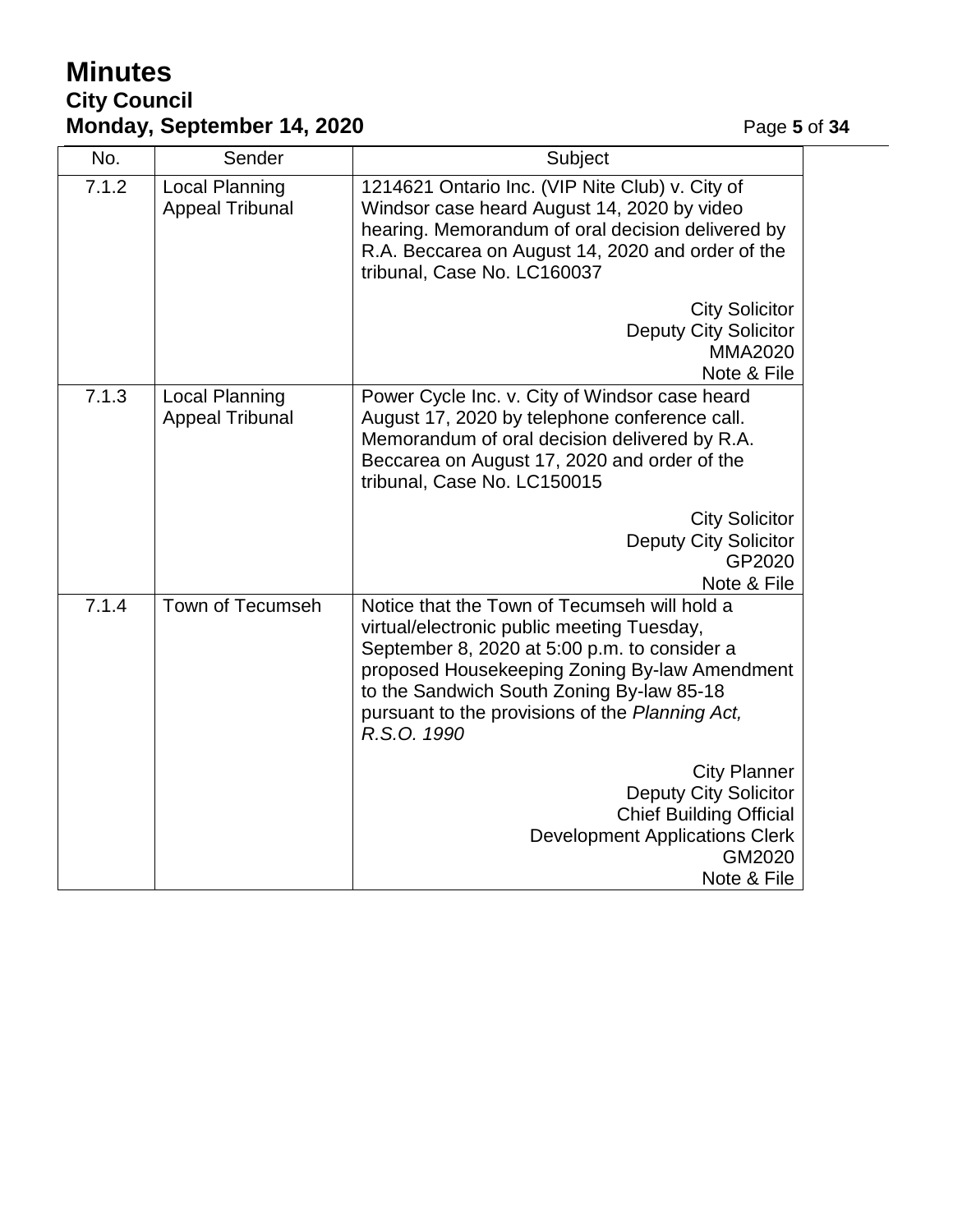# **Minutes City Council Monday, September 14, 2020 Page 6** of 34

| No.   | Sender                                                   | Subject                                                                                                                                                                                                                                                                                                                          |  |
|-------|----------------------------------------------------------|----------------------------------------------------------------------------------------------------------------------------------------------------------------------------------------------------------------------------------------------------------------------------------------------------------------------------------|--|
| 7.1.5 | Canadian Hemp<br><b>Farmers Alliance</b>                 | The Canadian Hemp Farmers Alliance's mission is<br>to mandate hemp in Canada. The Alliance is<br>requesting municipal, provincial, and federal support<br>from individual members or departments.<br>Presentation and membership form attached for<br>those interested and/or support hemp becoming a<br>mandated crop in Canada |  |
|       |                                                          | <b>City Planner</b><br>ACO2020<br>COUNCIL DIRECTION REQUESTED, otherwise<br>Note & File                                                                                                                                                                                                                                          |  |
| 7.1.6 | Project Administrator,<br>Office of the City<br>Engineer | Requests that Council provide direction regarding<br>recommendations 10-12 of report s 60/2020,<br>agenda item 8.11 of the August 24, 2020 City<br>Council meeting regarding a Sanitary Sewer Local<br>Improvement on Baseline Road from 7th<br><b>Concession Road to 8th Concession Road</b>                                    |  |
|       |                                                          | <b>City Engineer</b><br>SW/13662<br><b>COUNCIL DIRECTION REQUESTED, otherwise</b><br>Note & File                                                                                                                                                                                                                                 |  |
| 7.1.7 | Manager of Urban<br>Design                               | Site Plan Approval, Airport Business Park Inc.,<br>4325-4445 County Rd. 42, Proposed parking - 11<br>tractor and 10 standard spaces                                                                                                                                                                                              |  |
|       |                                                          | ZS/13903<br>Note & File                                                                                                                                                                                                                                                                                                          |  |
| 7.1.8 | Manager of Urban<br>Design                               | Site Plan Approval, 2693788 Ontario Inc. (Lisa<br>Beckstette), 3085 Deziel Dr., Proposed<br>manufacturing addition                                                                                                                                                                                                               |  |
|       |                                                          | ZS/13901<br>Note & File                                                                                                                                                                                                                                                                                                          |  |
| 7.1.9 | Manager of Urban<br>Design                               | Site Plan Approval, Javed Ali and Aman Sethi, 600<br>Ouellette Ave., Proposed 16 storey 119 unit<br>residential condo                                                                                                                                                                                                            |  |
|       |                                                          | ZS/13905<br>Note & File                                                                                                                                                                                                                                                                                                          |  |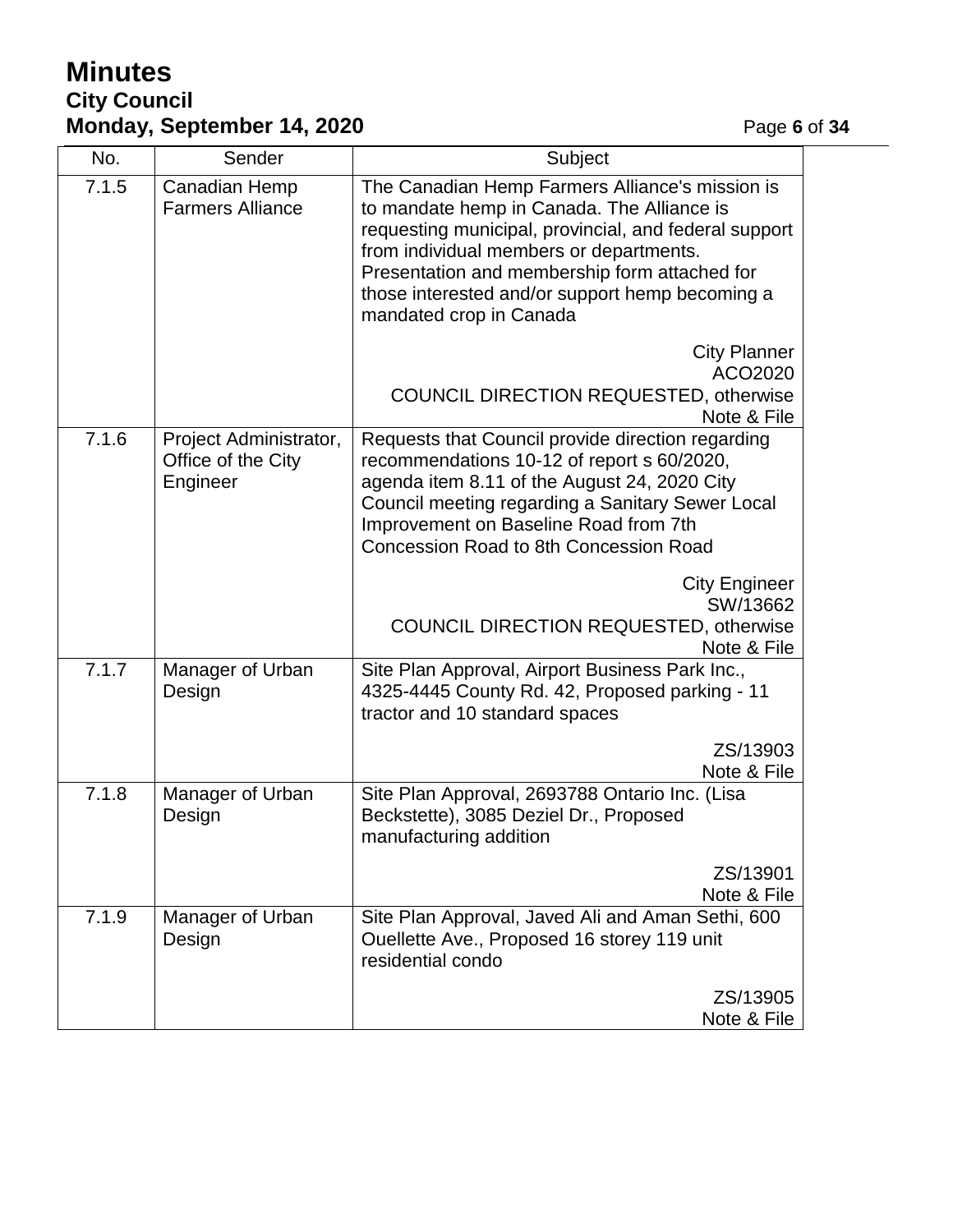# **Minutes City Council Monday, September 14, 2020** Page 7 of 34

| No.    | Sender                                            | Subject                                                                                                                                                                                                                                                                  |
|--------|---------------------------------------------------|--------------------------------------------------------------------------------------------------------------------------------------------------------------------------------------------------------------------------------------------------------------------------|
| 7.1.10 | City<br>Planner/Executive<br><b>Director</b>      | Application for Zoning Amendment and Official Plan<br>Amendment, Clayland Development Inc., 825<br>Riverside Dr. W., Application to amend Zoning By-<br>law 8600 to allow the development of five (5) 16-<br>storey residential buildings and back-to-back<br>townhouses |
|        |                                                   | ZB/13904<br>ZO/13906<br>Note & File                                                                                                                                                                                                                                      |
| 7.1.11 | Committee of<br>Adjustment / Consent<br>Authority | Applications to be heard by the Committee of<br>Adjustment/Consent Authority, Thursday,<br>September 17, 2020, 3:30 p.m., through Electronic<br><b>Meeting Participation</b>                                                                                             |
|        |                                                   | Z2020                                                                                                                                                                                                                                                                    |
|        |                                                   | Note & File                                                                                                                                                                                                                                                              |

Carried.

Report Number: CMC 15/2020

# **7.2. Follow Up on the Financial Implications of Red Light Cameras and Automated Speed Enforcement Programs in the Windsor Essex** *Provincial Offences Act* **Agreement - City Wide**

Moved by: Councillor Costante Seconded by: Councillor Francis

Decision Number: CR450/2020

That the report of the Senior Manager, Traffic Operations & Parking Services dated August 27, 2020 entitled "Follow Up on the Financial Implications of Red Light Cameras and Automated Speed Enforcement Programs in the Windsor Essex *Provincial Offences Act* Agreement – City Wide" **BE RECEIVED** for information. Carried.

> Report Number: C 172/2020 Clerk's File: ST/13765

# **8. CONSENT AGENDA**

# **8.1. Application to demolish residential dwelling located at 1044-1054 Howard Avenue, which is subject to Demolition Control By-law 131-2017 (Ward 4)**

Moved by: Councillor Gignac Seconded by: Councillor Holt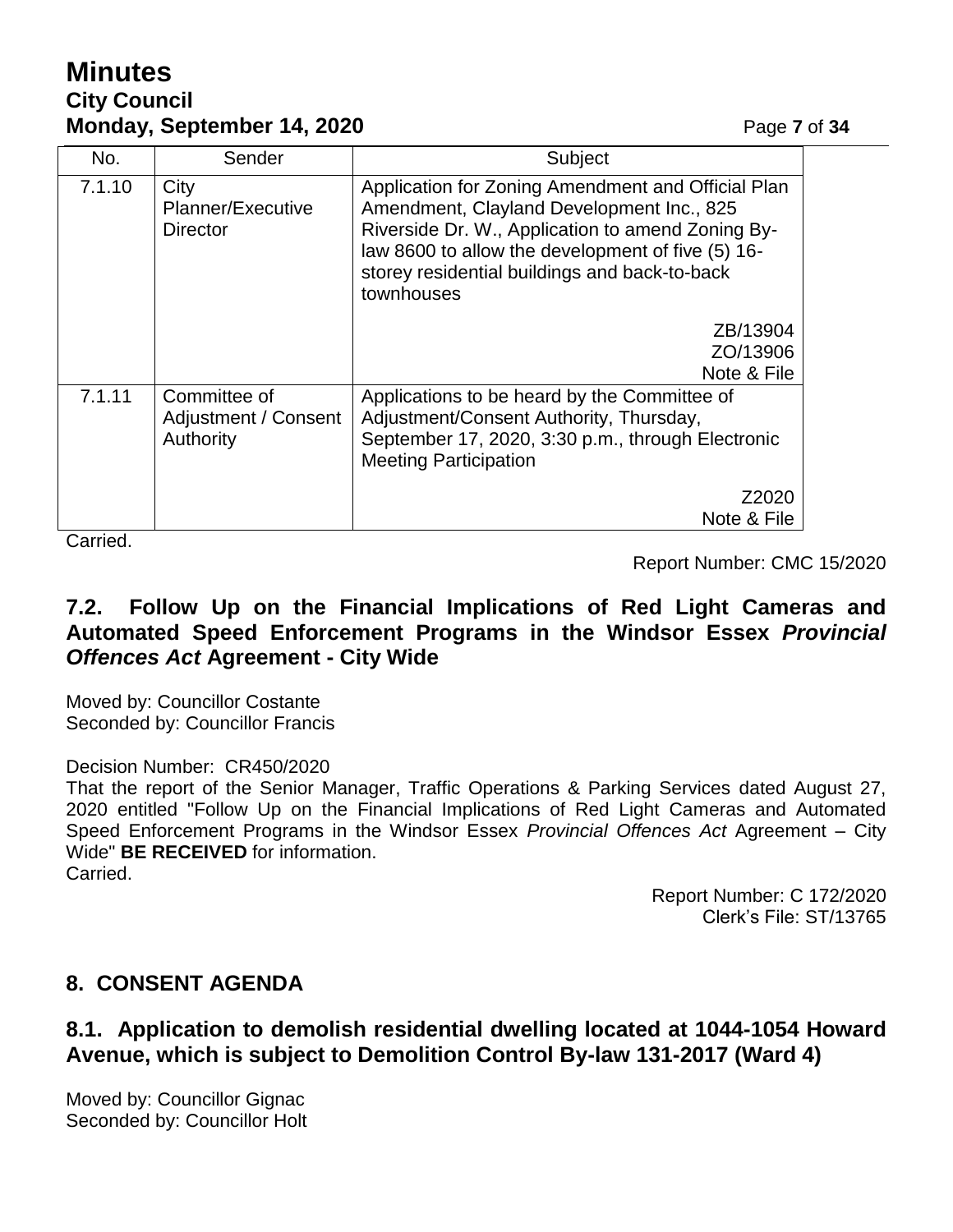Decision Number: CR451/2020

- I. That the Chief Building Official **BE AUTHORIZED** to issue a demolition permit for the residential dwelling located at 1044-1054 Howard Avenue to facilitate redevelopment of the property; and,
- II. That the Chief Building Official **BE DIRECTED** to require, as a condition of the demolition permit, that:
	- a. Redevelopment be substantially complete within two years of demolition permit issuance; and,
	- b. If redevelopment, including construction of a new building, is not substantially complete within two years of the commencement of demolition the maximum penalty (\$20,000) shall be entered on the collectors roll of the property; and,
- III. That the City Solicitor **BE DIRECTED** to register a notice of condition detailed in Recommendation II (b) in the land registry office against the property, if the redevelopment is not substantially complete within two years of the commencement of demolition. Carried.

Report Number: C 171/2020 Clerk's File: SB2020

# **8.2. Proposed Concrete Curb and Gutter, Storm Sewer, and Boulevard Restoration on Curry Ave. from Norfolk St. to Richardie Blvd. (Ward 1)**

Moved by: Councillor Gignac Seconded by: Councillor Holt

Decision Number: CR452/2020

- I. That Council **APPROVE** the construction of curb and gutter, storm sewer and boulevard restoration on Curry Avenue between Norfolk St. and Richardie Blvd., as shown on attached Drawing C-3571 and the attached memo from the City Engineer to address the requirements of Local Improvement Program under the provisions of the Ontario Regulation 586/06; and,
- II. That the requirements regarding the notices to the public and owners of the lots liable to be specially charged with respect to the work, as required by Section 6 of Ontario Regulation 586/06, **BE UNDERTAKEN**, said notices to be in content as per the report of the City Engineer and that this Local Improvement be made subject to the Local Improvement Policy; and,
- III. That the net City costs of approximately \$1,438,000 **BE FUNDED** from Project ID # 7171002- Local Improvement - Infrastructure. Carried.

Report Number: C 179/2020 Clerk's File: ST2020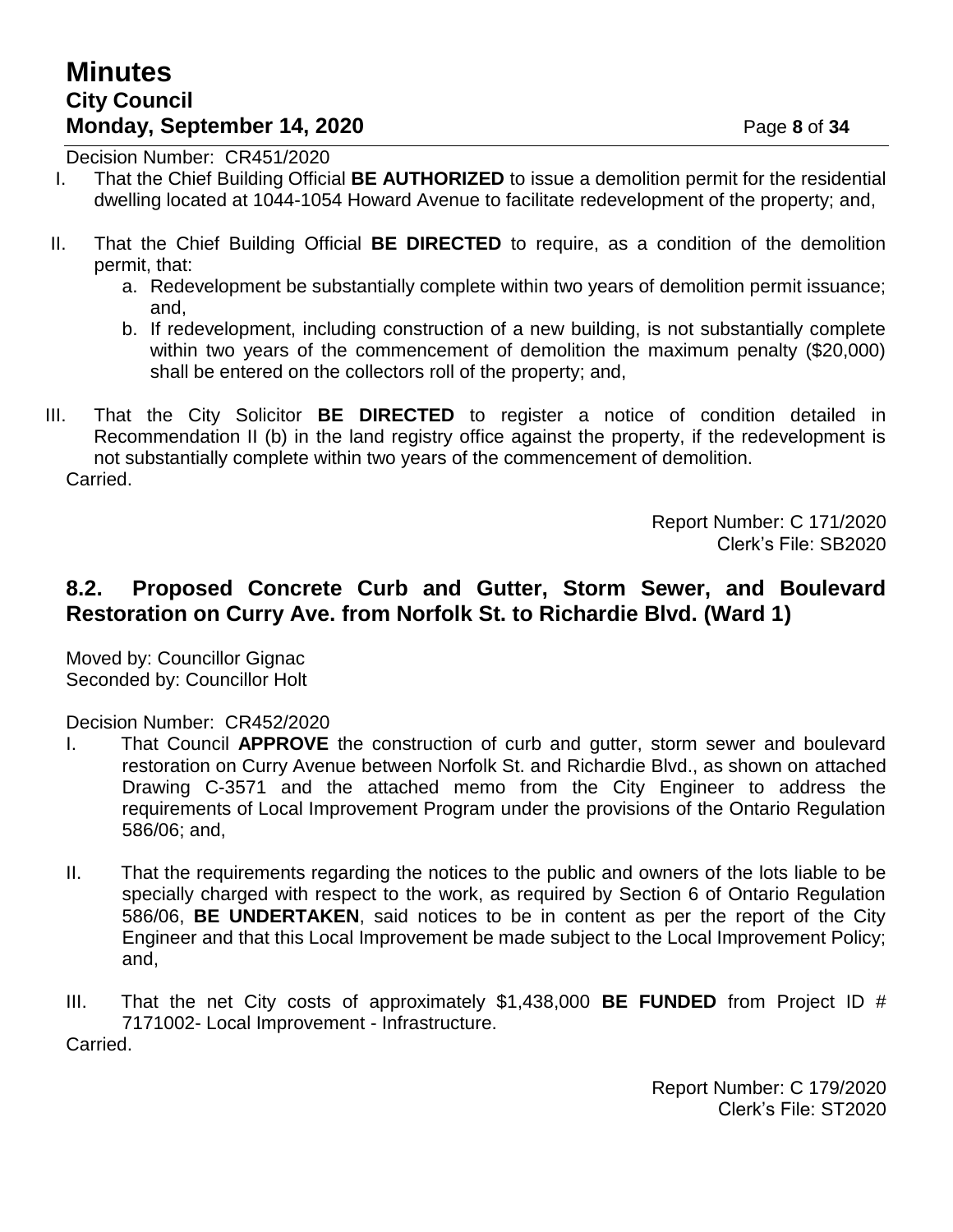## **8.3. Flu Vaccination Clinics 2020 - City Wide**

Moved by: Councillor Gignac Seconded by: Councillor Holt

#### Decision Number: CR453/220

That City Council **RECEIVE FOR INFORMATION** the report from the Executive Director of Human Resources on Flu Vaccination Clinics to be made available for City Employees; and,

That the Chief Administrative Officer and City Clerk **BE AUTHORIZED** to execute contracts for the provision of Flu Vaccination Clinics, satisfactory in legal form to the City Solicitor, in technical content to the Executive Director of Human Resources, and in financial content to the Chief Financial Officer & City Treasurer, if applicable. Carried.

> Report Number: C 159/2020 Clerk's File: AS/13907

# **8.4. Cancellation of October 5, 2020 City Council Meeting due to Ward 7 By-Election-City Wide**

Moved by: Councillor Gignac Seconded by: Councillor Holt

#### Decision Number: CR454/2020

That the regular meeting of Council scheduled for Monday October 5, 2020 **BE CANCELLED** as the By-Election to fill the Vacant Ward 7 Seat is scheduled for that date. Carried.

> Report Number: C 181/2020 Clerk's File: ACO2020

# **8.5. Zoning By-law Amendment Application for north part of 1847 Meldrum Road and south part of 3121 Milloy Street; Applicant: The Corporation of the City of Windsor; File No. Z-005/20, ZNG/6052; Ward 5.**

Moved by: Councillor Gignac Seconded by: Councillor Holt

Decision Number: CR455/2020 DHSC 187

- I. That an amendment to the Zoning By-law 8600 **BE APPROVED** to change the zoning of the lands located on the south side of Milloy Street, between Meldrum Road and Chandler Road as follows:
	- a) Lots 99 to 109; Lots 142 to 152 & Pt closed Alley, RP 1098, designated as PARTS 1 to 3 12R25458, and Lots 16 to 18, 220 to 222, Pt lot 219 and Pt closed Alley, RP 1098, from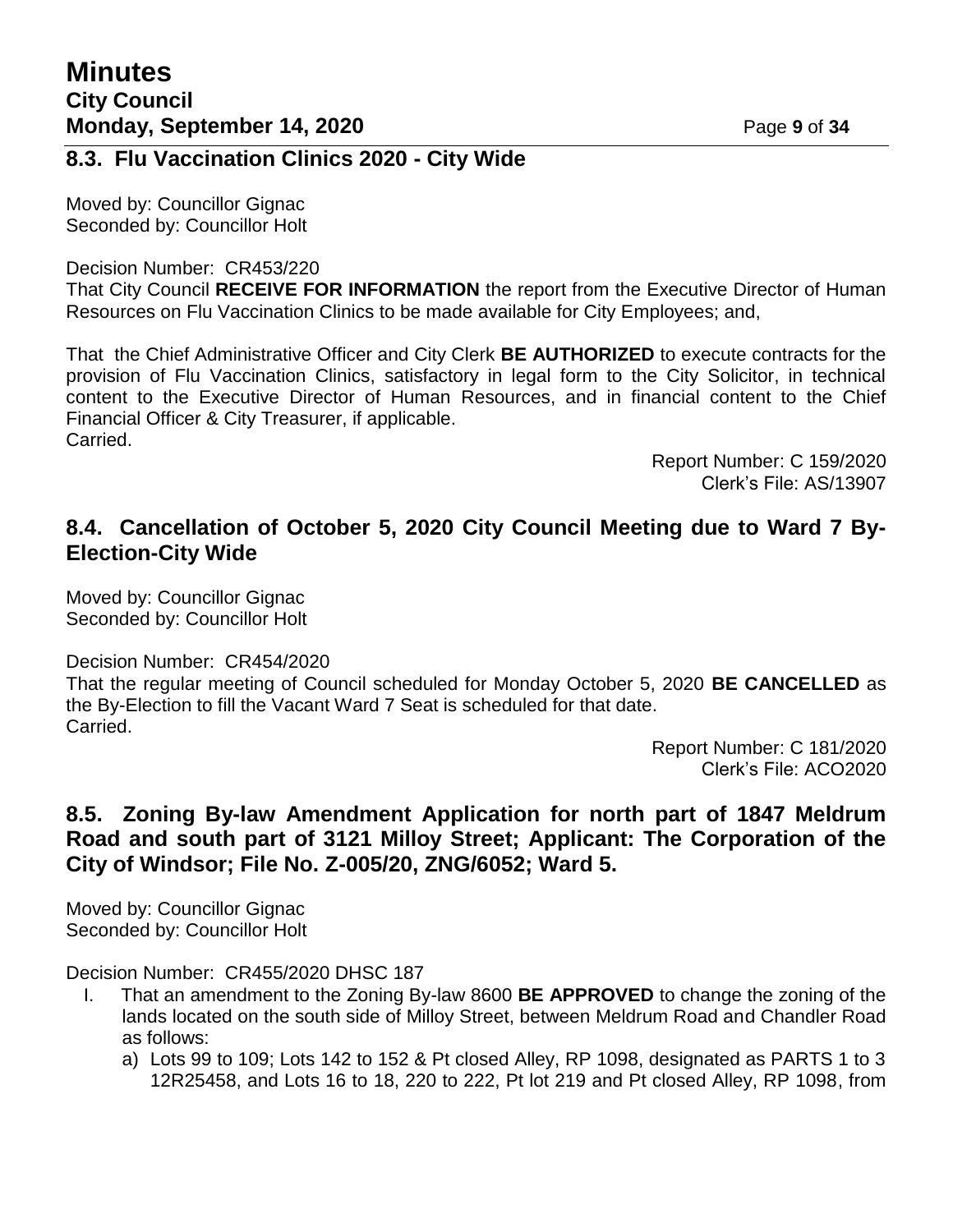# **Minutes City Council Monday, September 14, 2020** Page 10 of 34

Residential District 1.1 (RD1.1) to Residential District 1.2 (RD1.2) with holding prefix, for the purpose of developing 28 single unit dwelling lots; and

- b) Lots 19, 20, 223 & 224 and Part closed Alley on RP 1098, from Residential District 1.1 (RD1.1) to Green District 1.5 (GD1.5), to accommodate required storm water management facility.
- II. That the holding (H) symbol **BE REMOVED** when the applicant/owner submits an application to remove the holding symbol and the following conditions are satisfied:
	- 1. **General Provisions**  The applicant shall conform to the General Provisions of Council Resolutions 233/98 and any other specific requirements. Applicant shall submit proof of the said conformity, to the satisfaction of the City Engineer.
	- 2. **Servicing Study**  Prior to the issuance of a Street opening permit, the applicant shall review the existing and proposed sewer system for this development to determine its effect on the municipal sewer system. The study shall be done to the satisfaction of the City Engineer and the Chief Building Official. The applicant is required to demonstrate that no negative impacts will be realized by the existing surrounding community, before the proposed development will be allowed to proceed.
	- 3. **Stormwater Management Analysis** The applicant shall complete storm water management analysis to the satisfaction of the City Engineer. Stormwater quality and stormwater quantity shall be addressed up to and including 1:100 year storm event and be in accordance with the guidance provided by the Stormwater Management Planning and Guidance Manual, prepared by the Ministry of the Environment (MOE, 2003) and the "Windsor-Essex Region Stormwater Management Standards Manual".
	- 4. **Street Opening Permit**  The applicant shall obtain street opening permits for sewer taps, drain taps, road construction, sidewalks, street lights, etc. from the City Engineer, prior to commencement of any construction on the public highway.
	- 5. **Sidewalks**  The applicant shall construct, at its entire expense, according to City of Windsor Standard Specifications and in a manner satisfactory to the City Engineer, a concrete sidewalk along the east side of Meighen Road from Milloy Street to the southerly limit of the Meighen Road extension.
	- 6. **Meighen Road Cul-De-Sac**  The applicant shall construct a cul-de-sac with a minimum radius of 9.5m at the southerly limit of the Meighen Road extension.
	- 7. **Reserve**  The applicant shall ensure that dead-ended highways terminate in 0.3 metre reserve block.
	- 8. **Street Lighting**  The applicant shall construct and install street lighting including all poles, wiring, fixtures, and conduits with design, location and specifications satisfactory to the City Engineer and EnWin Utilities Ltd. Should decorative poles be requested, the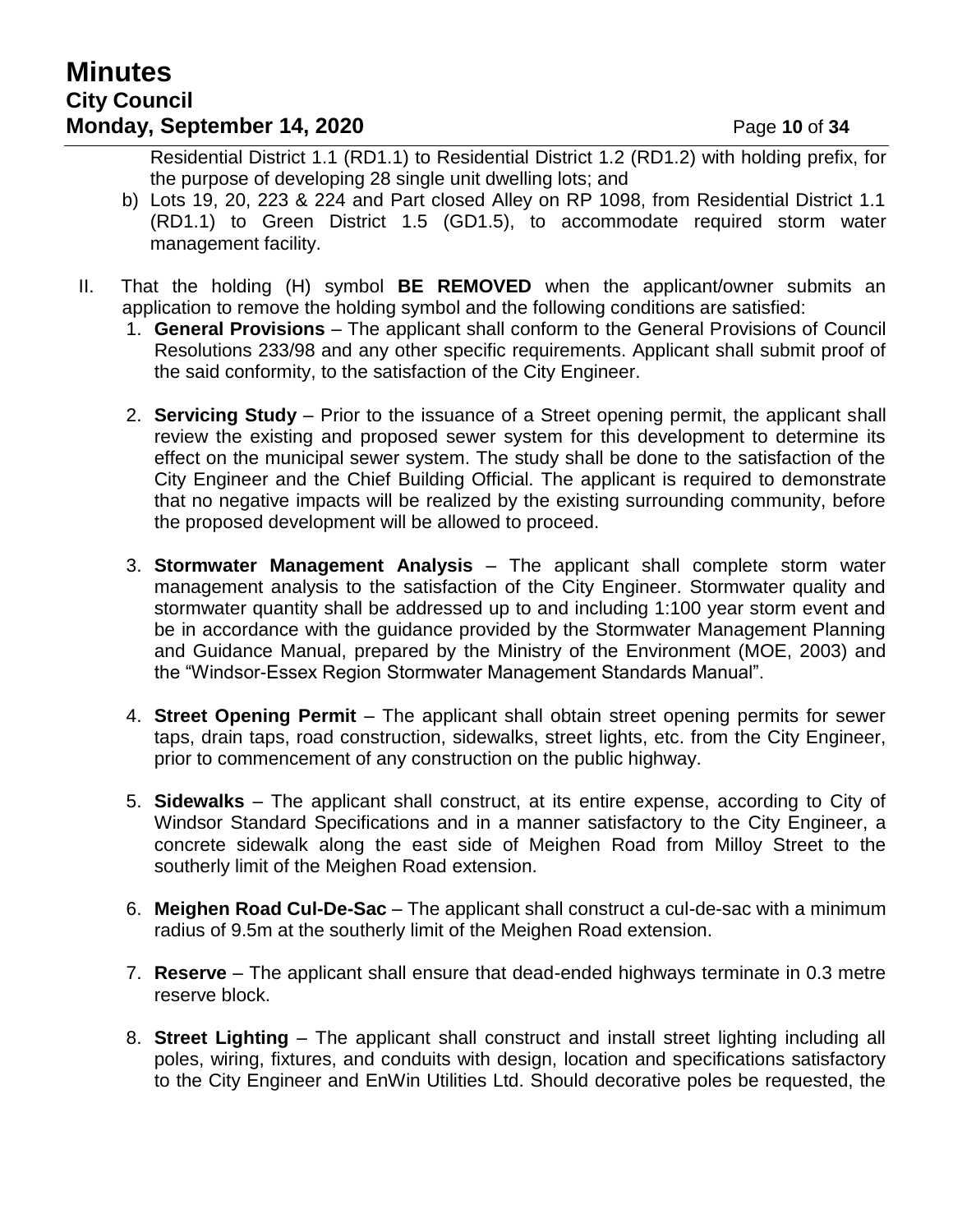# **Minutes City Council Monday, September 14, 2020** Page 11 of 34

applicant shall provide extra poles and/or funds in accordance with Council Resolution 743/2000.

- 9. **Traffic and On-street Parking Restrictions** The applicant shall ensure that "No Parking" sign is installed on one side of Meighen Road including the cul-de-sac, and a "Stop" sign is installed at Milloy Street.
- 10.**Municipal Address Plan**  The applicant shall, prior to issuance of a Building Permit, submit a Municipal address plan for the subject lands.
- III. That part of the closed Meighen Road on the south side of Milloy Street be established as a public highway.

Carried.

Report Number: SCM 245/2020 & S 96/2020 Clerk's File: ZB/13789

## **8.7. Rezoning - Green Smart Apartments Inc. - 1198 California - Z-013/20 ZNG/6084 - Ward 2**

Moved by: Councillor Gignac Seconded by: Councillor Holt

Decision Number: CR457/2020 DHSC 189

That Zoning By-law 8600 **BE AMENDED** by changing the zoning of Part of Lots 11 & 12 & Part of Alley, Registered Plan 1120, and Part of Lot 66, Concession 1, Sandwich West (known municipally as 1198 California Avenue; Roll No. 050-370-05100; PIN 01215-0533), situated on the east side of California Avenue, south of Girardot Street, from Residential District 1.3 (RD1.3) to Residential District 2.1 (RD2.1) and by adding a site specific exception to Section 20(1) as follows:

#### **393. EAST SIDE OF CALIFORNIA AVENUE, SOUTH OF GIRARDOT STREET**

For the lands comprising of Part of Lots 11 & 12 & Part of Alley, Registered Plan 1120, and Part of Lot 66, Concession 1, Sandwich West, for a *Semi-Detached Dwelling*, the following additional provisions shall apply:

| a) Lot Width – minimum             | As Existing |
|------------------------------------|-------------|
| b) Lot Area – minimum              | As Existing |
| c) Lot Coverage $-$ maximum        | 47.0 $\%$   |
| $[ZDM 4; ZNG/6084]$ ; and further, |             |

That Administration **BE REQUESTED** to take into consideration Council's previous direction on Site Plan for recent California Avenue Projects. Carried.

> Report Number: SCM 247/2020 & S 94/2020 Clerk's File: ZB/13864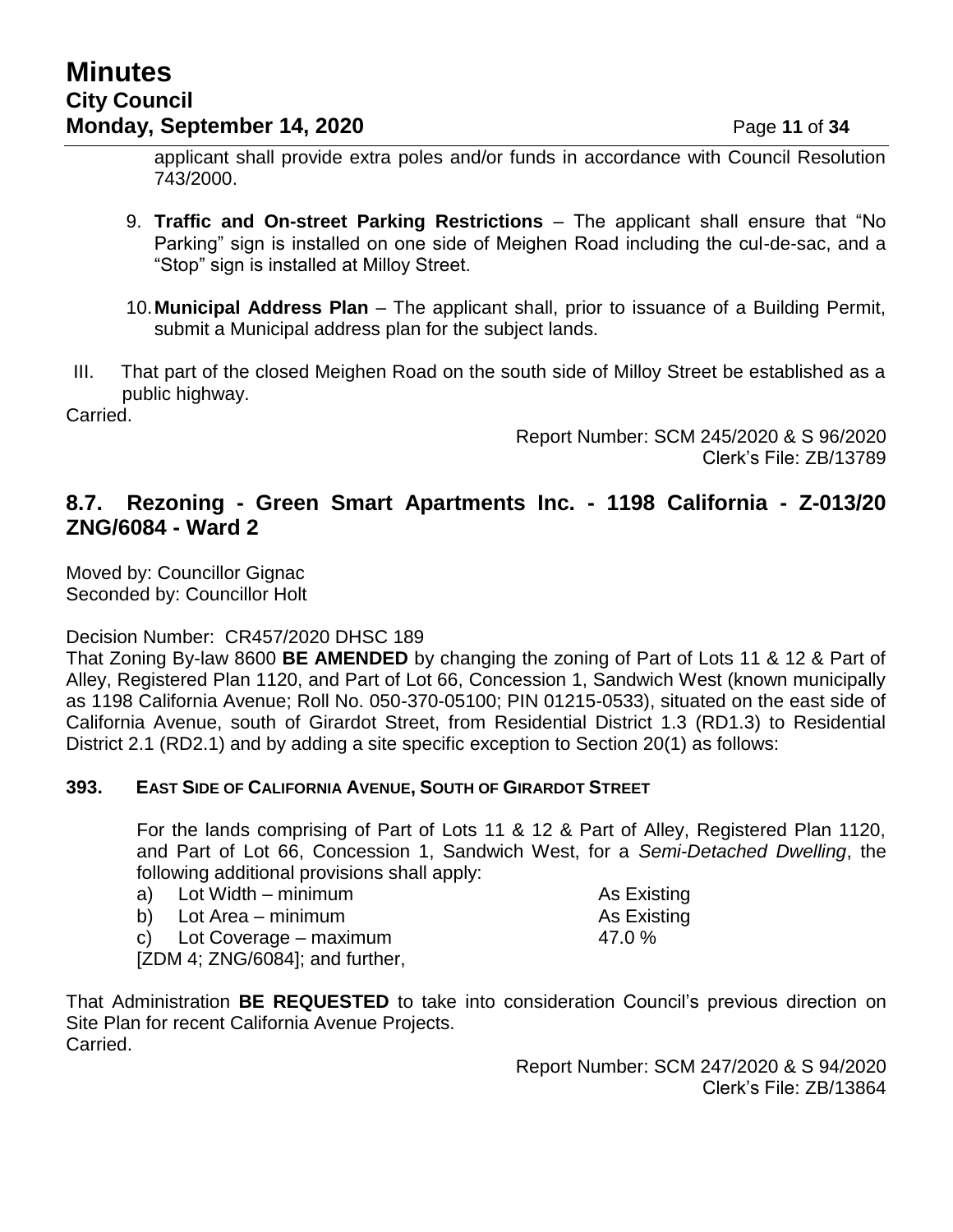**Minutes City Council Monday, September 14, 2020** Page 12 of 34

**8.8. To Close and Convey a Portion of the East/West Alley, South of Fazio Dr, East of Emilia Rd, Abutting 3180 Fazio Dr and 3156 Fazio Dr, To Close and Convey a Portion of the Emilia Rd Right-of-Way, Abutting 3180 Fazio Dr and To Convey a Portion of the 0.3m Reserve across Emilia Rd – Applicants: L. Baggio and G. Hinchliffe – SAA/5679 – Ward 1**

Moved by: Councillor Gignac Seconded by: Councillor Holt

Decision Number: CR458/2020 DHSC 192

- I. That the 5.64m wide portion of the Emilia Road Right-of-Way, abutting 3180 Fazio Drive, as shown as "Part 1" on Drawing No. CC-1741 *attached* as Appendix "A", **BE CLOSED AND CONVEYED** to the abutting owner, and adjusted as necessary, in a manner deemed appropriate by the City Planner, subject to the following:
	- a) Easement subject to their being accepted in the City's standard form and in accordance with the City's standard practice, be granted to:
		- a. Windsor Utilities;
- II. That Conveyance Cost for "Part 1" as shown on Drawing No. CC-1741 attached **BE SET** as follows:
	- a) For land within the Emilia Road Right-of-Way,  $$129$  per m<sup>2</sup> without easements and  $$64$ per  $m<sup>2</sup>$  with easements;
- III. That the 4.57m wide east-west alley located south of Fazio Drive, east of Emilia Road, as shown as "Part 2" on Drawing No. CC-1741 *attached* as Appendix "A", **BE ASSUMED** for subsequent closure;
- IV. That the 4.57m wide east-west alley located south of Fazio Drive, east of Emilia Road, as shown as "Part 2" on Drawing No. CC-1741 *attached* as Appendix "A", **BE CLOSED AND CONVEYED** to the applicant, and adjusted as necessary, in a manner deemed appropriate by the City Planner, subject to the following:
	- b) Easement subject to their being accepted in the City's standard form and in accordance with the City's standard practice, be granted to:
		- a. Bell Canada;
- V. That Conveyance Cost for "Part 2" as shown on Drawing No. CC-1741 attached **BE SET** as follows:
	- a) For land abutting properties zoned Residential RD1.1, \$1.00 plus deed preparation fee and proportionate share of the survey cost as invoiced to The Corporation of the City of Windsor by an Ontario Land Surveyor;
- VI. That the City Planner **BE REQUESTED** to supply the appropriate legal description, in accordance with Drawing Number. CC-1741, *attached* as Appendix "A";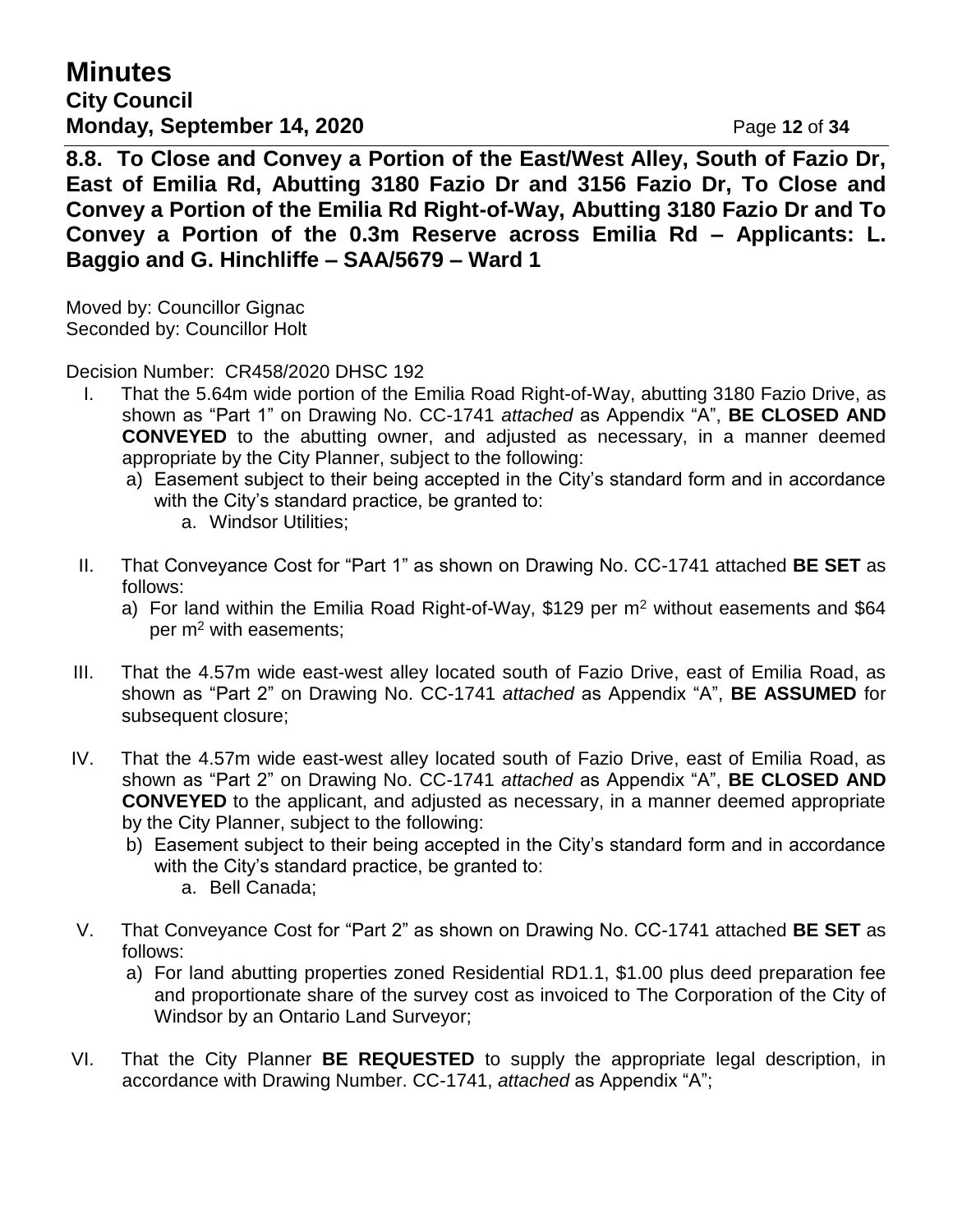# **Minutes City Council Monday, September 14, 2020** Page 13 of 34

- VII. That the City Solicitor **BE REQUESTED** to prepare the necessary by-law(s);
- VIII. That, upon the registration of the necessary by-laws, the easterly portion of the 0.3m by 29.62m wide reserve shown as "Block 104" on Drawing No. CC-1741 *attached* as Appendix "A", **BE DECLARED** surplus;
- IX. That the Chief Administrative Officer and City Clerk **BE AUTHORIZED** to sign all necessary documents approved as to form and content satisfactory to the City Solicitor;
- X. That the matter **BE COMPLETED** electronically pursuant to By-law Number 366-2003; and
- XI. That the Manager of Real Estate Services **BE AUTHORIZED** to offer the vacant parcel land legally described as the easterly portion of Block 104, Plan 12M-254 shown as "Block 104" on Drawing No. CC-1741 *attached* as Appendix "A", all to be further described on a new reference plan of survey, for sale to the owner of 3180 Fazio Drive at a price of \$129 per  $m<sup>2</sup>$ without easements and \$64 per  $m<sup>2</sup>$  with easements, subject to the following:
	- a) Easement subject to their being accepted in the City's standard form and in accordance with the City's standard practice, be granted to:
		- a. Windsor Utilities.

Carried.

Report Number: SCM 248/2020 & S 98/2020 Clerk's File: SAA2020

## **8.9. Brownfield Redevelopment Community Improvement Plan application submitted by 1762643 Ontario Inc. for 1534 Howard Avenue (Ward 4)**

Moved by: Councillor Gignac Seconded by: Councillor Holt

Decision Number: CR459/2020 DHSC 194

- I. That the request made by 1762643 Ontario Inc. (Dior Investments) to participate in the Environmental Site Assessment Grant Program **BE APPROVED** for the completion of a proposed Phase II Environmental Site Assessment Study and Remedial Work Plan for property located at 1534 Howard Avenue pursuant to the City of Windsor Brownfield Redevelopment Community Improvement Plan; and,
- II. That the City Treasurer **BE AUTHORIZED** to issue payment up to a maximum of \$13,750 based upon the completion and submission of a Phase II Environmental Site Assessment completed in a form acceptable to the City Planner and City Solicitor. Carried.

Report Number: SCM 249/2020 & S 97/2020 Clerk's File: Z/8955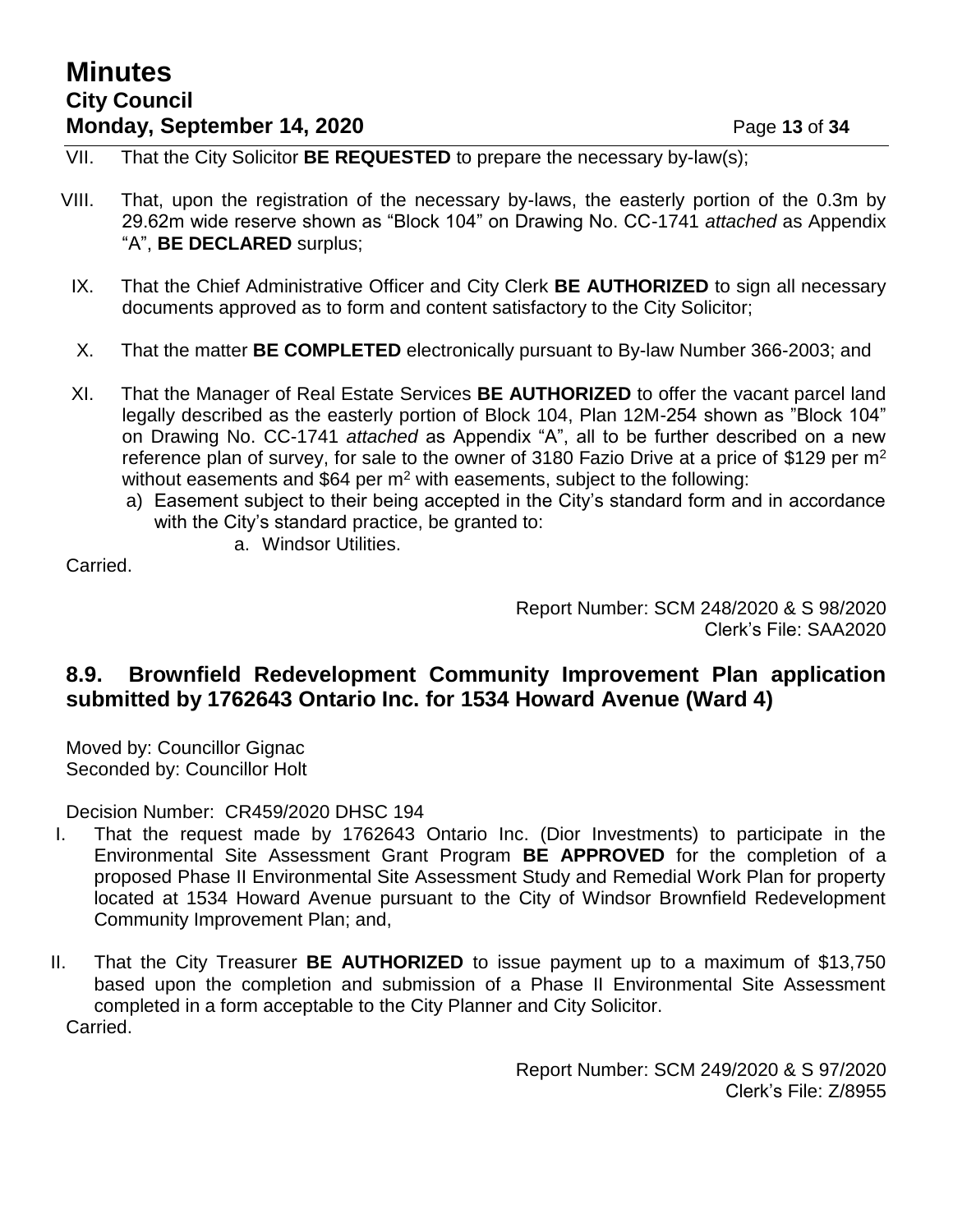# **8.10. University Avenue West and Wyandotte Street West Community Improvement Plan – Background Report, Ward 2 and Ward 3**

Moved by: Councillor Gignac Seconded by: Councillor Holt

Decision Number: CR460/2020 DHSC 190 That the University Avenue West and Wyandotte Street West Community Improvement Plan – Background Report attached as Appendix A **BE RECEIVED** for information; and,

That City Council **REFER** the matter of funding for financial incentives for the University Avenue West and Wyandotte Street West Community Improvement Plan to the 2021 Budget process. Carried.

> Report Number: SCM 250/2020 & S 101/2020 Clerk's File: SPL/10759

# **8.11. Downtown CIP Grant Application under the Building/Property Improvement Tax Increment Grant Program made by Sarah Cipkar for 524 Bruce Avenue, Ward 3**

Moved by: Councillor Gignac Seconded by: Councillor Holt

Decision Number: CR461/2020 DHSC 191

- I. That the request made by Sarah Cipkar (Owner) for the proposed development at 524 Bruce Avenue to participate in the Building/Property Improvement Tax Increment Grant Program **BE APPROVED** for 100% of the municipal portion of the tax increment resulting from the proposed development of a second residential unit in an accessory structure for five (5) years in accordance with the Downtown Windsor Enhancement Strategy and Community Improvement Plan.
- II. That Administration **BE DIRECTED** to prepare an agreement between the City and Sarah Cipkar (Owner) to implement the Building/Property Improvement Tax Increment Grant Program in accordance with all applicable policies, requirements, and provisions contained within the Downtown Windsor Enhancement Strategy and Community Improvement Plan to the satisfaction of the City Planner as to content, the City Solicitor as to legal form, and the CFO/City Treasurer as to financial implications.
- III. That the CAO and City Clerk **BE AUTHORIZED** to sign the Grant Agreements.

IV. That should the proposed development not be completed in one (1) year, City Council **AUTHORIZE** that the funds be uncommitted and made available for other applications. Carried.

> Report Number: SCM 251/2020 & S 93/2020 Clerk's File: SPL/13877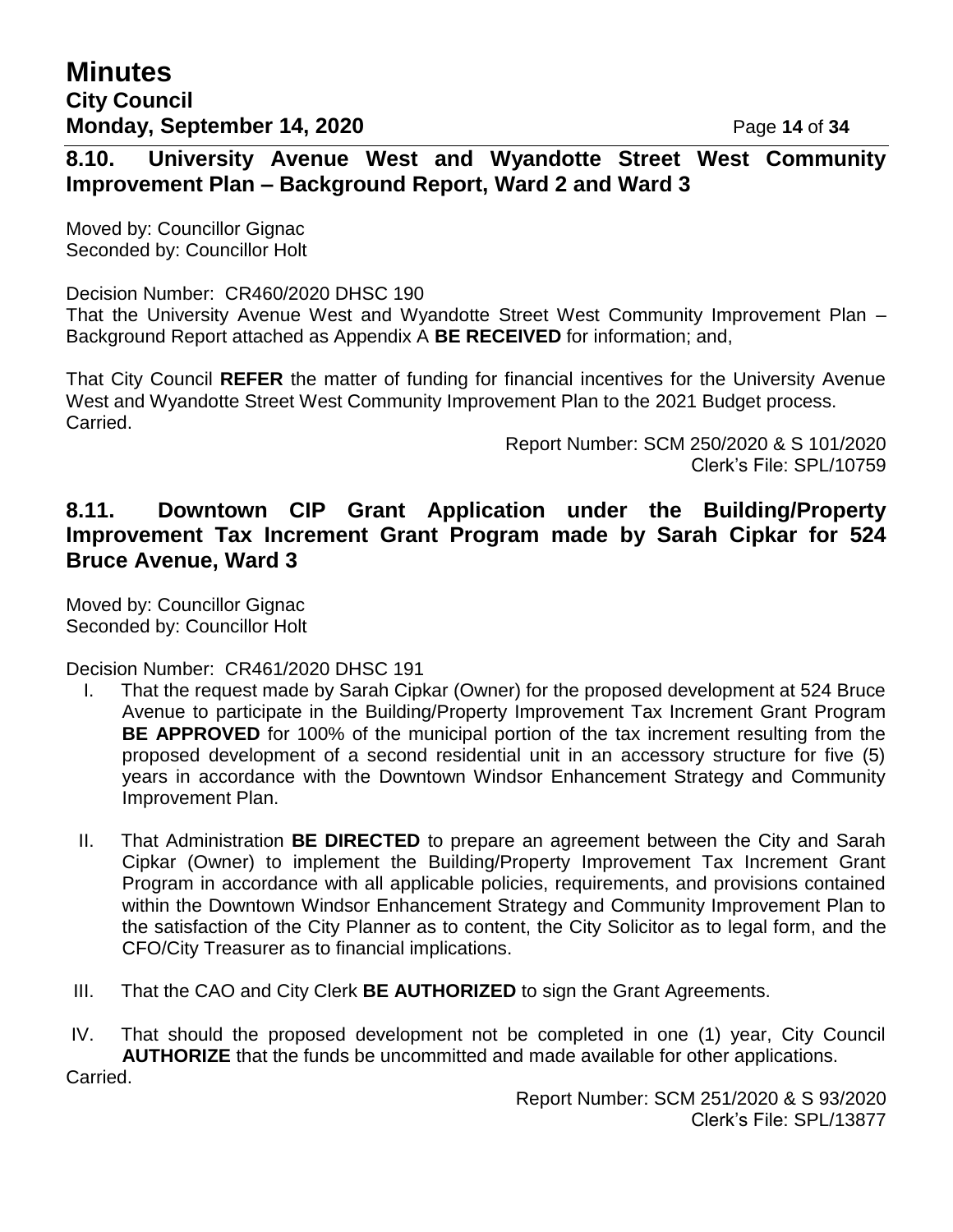**Minutes City Council Monday, September 14, 2020** Page 15 of 34

**8.12. Close and Convey the East/West Alley Between Fifth Street and Sixth Street, North of Amy Lynn Park Drive and South of Lambton Street, and Close and Convey a portion of the Sixth Street Right-of-Way, North of Amy Lynn Park Drive and South of Lambton Street - SAA/5928 - Applicant: Gregory Zimmer - 2158 Amy Lynn Park Drive – Ward 1**

Moved by: Councillor Gignac Seconded by: Councillor Holt

Decision Number: CR462/2020 DHSC 193

- I. That the portion of the 4.57 metre wide east/west alley located between Fifth Street and Sixth Street, North of Amy Lynn Park Drive and South of Lambton Street, and shown as "Part 1" on Drawing No. CC-1766 *attached* as Appendix "A", **BE ASSUMED** for subsequent closure.
- II. That the portion of the 4.57 metre wide east/west alley located between Fifth Street and Sixth Street, North of Amy Lynn Park Drive and South of Lambton Street, and shown as "Part 1" on Drawing No. CC-1766 *attached* as Appendix "A", **BE CLOSED AND CONVEYED** to the owners of 2158 Amy Lynn Park Drive, 2164 Amy Lynn Park Drive and 2170 Amy Lynn Park Drive, and adjusted as necessary, in a manner deemed appropriate by the City Planner.
- III. That Conveyance Cost **BE SET** as follows:
	- a. For alley abutting lands zoned Residential RD1.1 and Green District GD1.4: \$1.00 plus deed preparation fee and proportionate share of the survey costs as invoiced to The Corporation of the City of Windsor by an Ontario Land Surveyor.
- IV. That the 5.82 metre wide by 4.50 metre long portion of the Sixth Street right-of-way North of Amy Lynn Park Drive and South of Lambton Street, and shown as "Part 2" on Drawing No. CC-1766 *attached* as Appendix "A", **BE ASSUMED** for subsequent closure.
- V. That the 5.82 metre wide by 4.50 metre long portion of the Sixth Street right-of-way North of Amy Lynn Park Drive and South of Lambton Street, and shown as "Part 2" on Drawing No. CC-1766 *attached* as Appendix "A", **BE CLOSED AND CONVEYED** to the owner of 2158 Amy Lynn Park Drive, and adjusted as necessary, in a manner deemed appropriate by the City Planner.
- VI. That Conveyance Cost **BE SET** at \$1.00 plus deed preparation fee and proportionate share of survey costs as invoiced to The Corporation of the City of Windsor by an Ontario Land Surveyor.
- VII. That the 4.24 metre wide by 2.25 metre long portion of the Sixth Street right-of-way North of Amy Lynn Park Drive and South of Lambton Street, and shown as "Part 3" on Drawing No. CC-1766 *attached* as Appendix "A", **BE CLOSED AND RETAINED** and adjusted as necessary, in a manner deemed appropriate by the City Planner.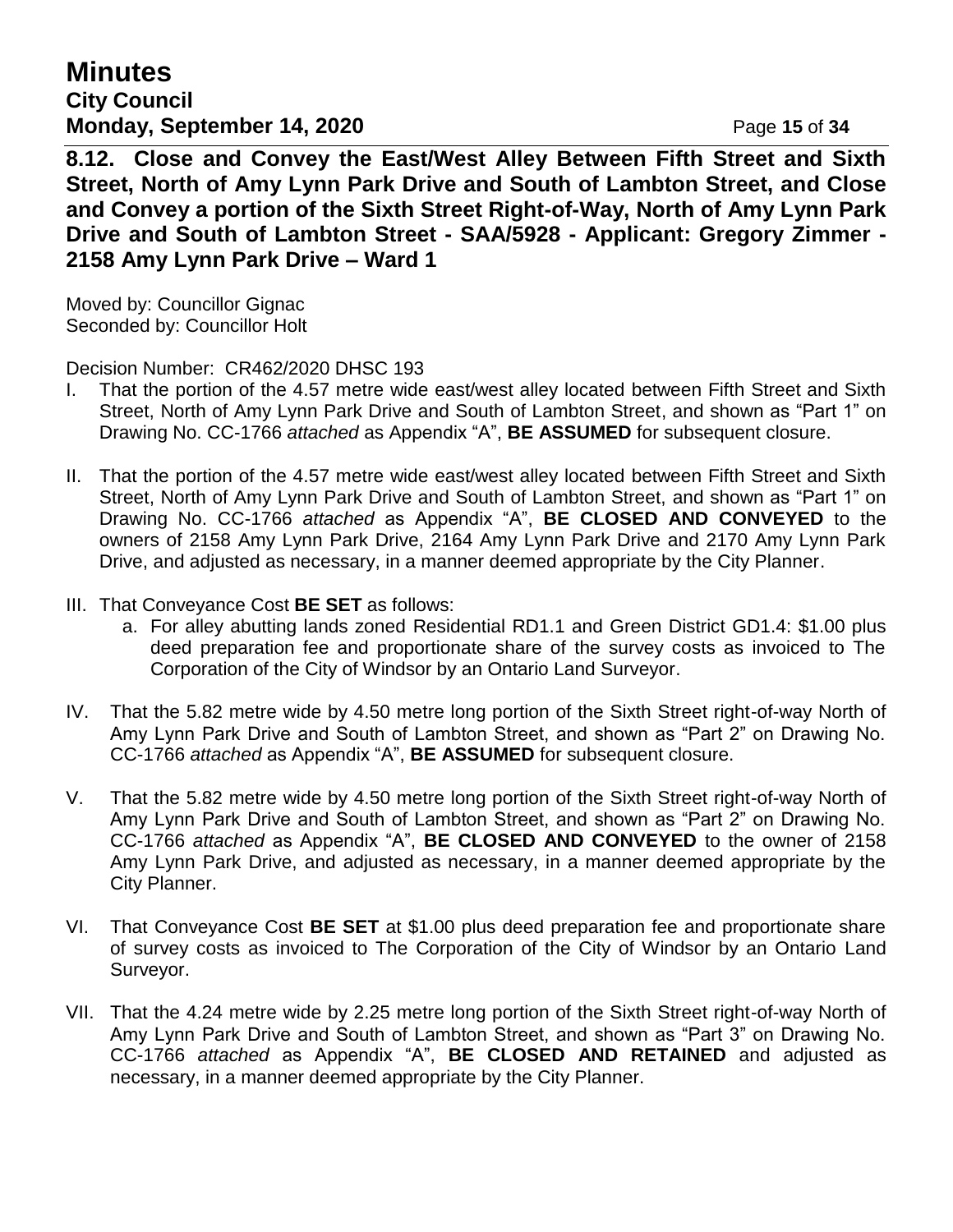# **Minutes City Council Monday, September 14, 2020 Page 16 of 34**

- VIII. That the City Planner **BE REQUESTED** to supply the appropriate legal description, in accordance with Drawing Number. CC-1766, *attached* as Appendix "A".
- IX. That the owners of 2158, 2164 and 2170 Amy Lynn Park Drive **BE REQUIRED** to install nonpermeable fences where no fence exists between their properties and the Spring Garden Natural Area.
- X. That the City Solicitor **BE REQUESTED** to prepare the necessary by-law(s).
- XI. That the Chief Administrative Officer and City Clerk **BE AUTHORIZED** to sign all necessary documents approved as to form and content satisfactory to the City Solicitor.

XII. That the matter **BE COMPLETED** electronically pursuant to By-law Number 366-2003. Carried.

Report Number: SCM 252/2020 & S 99/2020 Clerk's File: SAA2020

# **8.13. EWSWA Regular Board Meeting Minutes - May 5, 2020**

Moved by: Councillor Gignac Seconded by: Councillor Holt

Decision Number: CR463/2020 ETPS 776 That the minutes of the Essex-Windsor Solid Waste Authority (EWSWA) of its Regular Board meeting held May 5, 2020 **BE RECEIVED**. Carried.

> Report Number: SCM 255/2020 & SCM 206/2020 Clerk's File: MB2020

## **8.14. Waiver of School Neighbourhood Policy - New James L. Dunn Public School - Ward 3**

Moved by: Councillor Gignac Seconded by: Councillor Holt

Decision Number: CR464/2020 ETPS 777

- 1. That the School Neighbourhood Policy **BE WAIVED** to allow a time-limited accessible parking zone on McDougall Street at the Windsor Residence (1101 McDougall Street); and,
- 2. That Parking By law 9023 **BE AMENDED** as listed and attached in Appendix 1 of this report; and,
- 3. That Traffic By-law 9148 **BE AMENDED** as listed and attached in Appendix 2 of this report; and,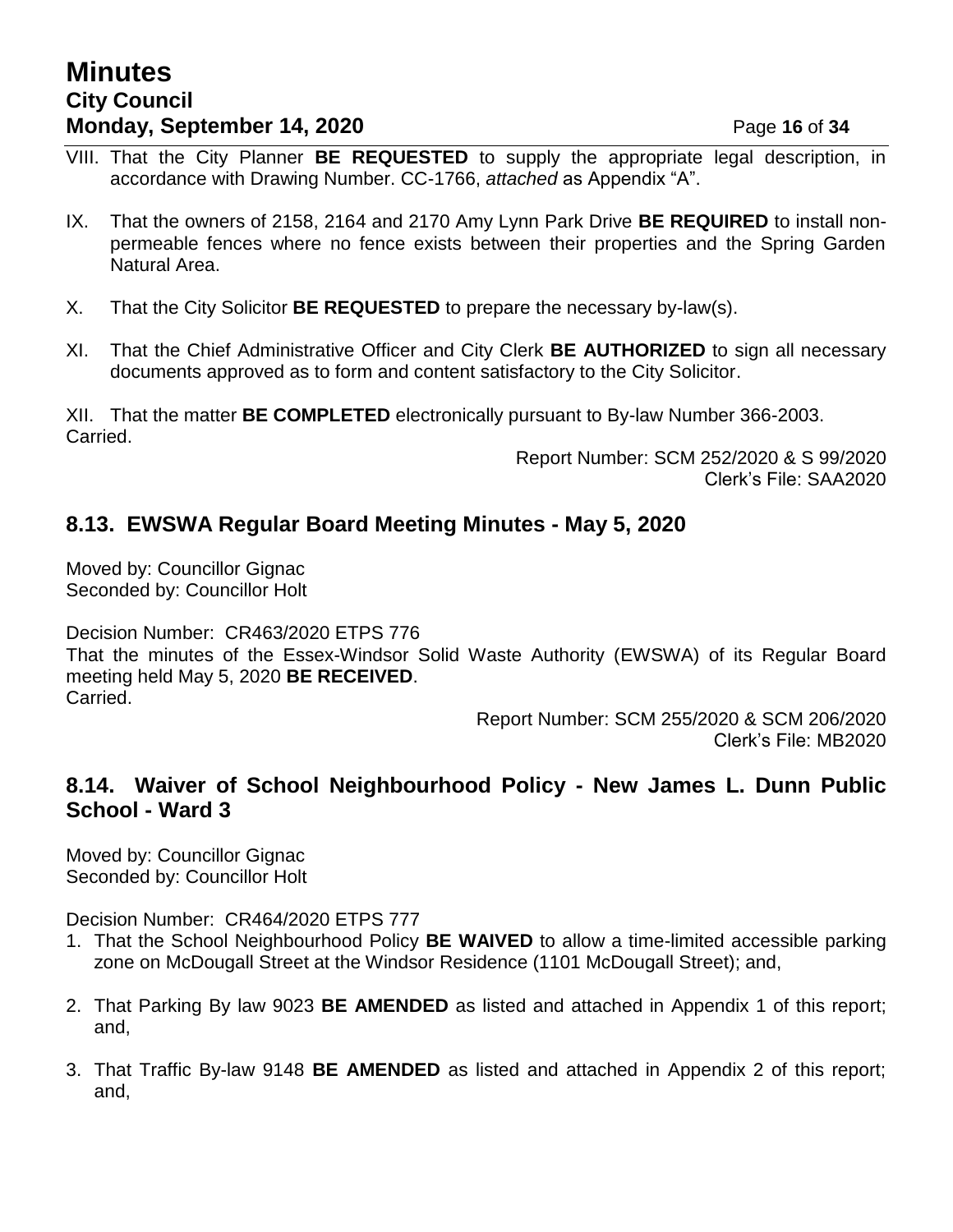# **Minutes City Council Monday, September 14, 2020 Page 17 of 34**

- 4. That the City Solicitor **BE DIRECTED** to prepare the necessary documents to amend the by law; and,
- 5. That a pre-commitment of \$7,003 against 2022 for the School Neighbourhood Policy program (project OPS-001-18) **BE APPROVED**; and,
- 6. That Administration **BE REQUESTED** to provide the active transportation analysis for this area when this report proceeds to Council for their consideration.

Carried.

Report Number: SCM 256/2020 & S 56/2020 Clerk's File: ST2020

## **8.15. Wyandotte Street East Road Narrowing - Environmental Assessment Requirements - Ward 6**

Moved by: Councillor Gignac Seconded by: Councillor Holt

Decision Number: CR465/2020 ETPS 778

That the report of the Transportation Planning Senior Engineer dated July 15, 2020 entitled "Wyandotte Street East Road Narrowing - Environmental Assessment Requirements – Ward 6" **BE RECEIVED** for information.

Carried.

Report Number: SCM 257/2020 & S 95/2020 Clerk's File: ST2020

# **8.16. Windsor Deep Energy Efficiency Retrofit Program Grant Opportunity**

Moved by: Councillor Gignac Seconded by: Councillor Holt

Decision Number: CR466/2020 ETPS 779

- 1. That the report of the Community Energy Plan Administrator dated August 6, 2020 entitled Windsor Deep Energy Efficiency Retrofit Program Grant Opportunity **BE RECEIVED** for information.
- 2. That City Council **DIRECT** Administration to submit an application to the Federation of Canadian Municipalities' Community Efficiency Financing program (the "FCM CEF Program") for grant funding ("the Grant") in order to complete a Program Design Study, along with the following recommendations:
	- a. That the Chief Administrative Officer **BE AUTHORIZED** to execute any agreements, declarations or approvals required to submit the application for the Grant;
	- b. That the Chief Administrative Officer and the City Clerk **BE AUTHORIZED** to take any such action and sign any such documentation as may be required to effect the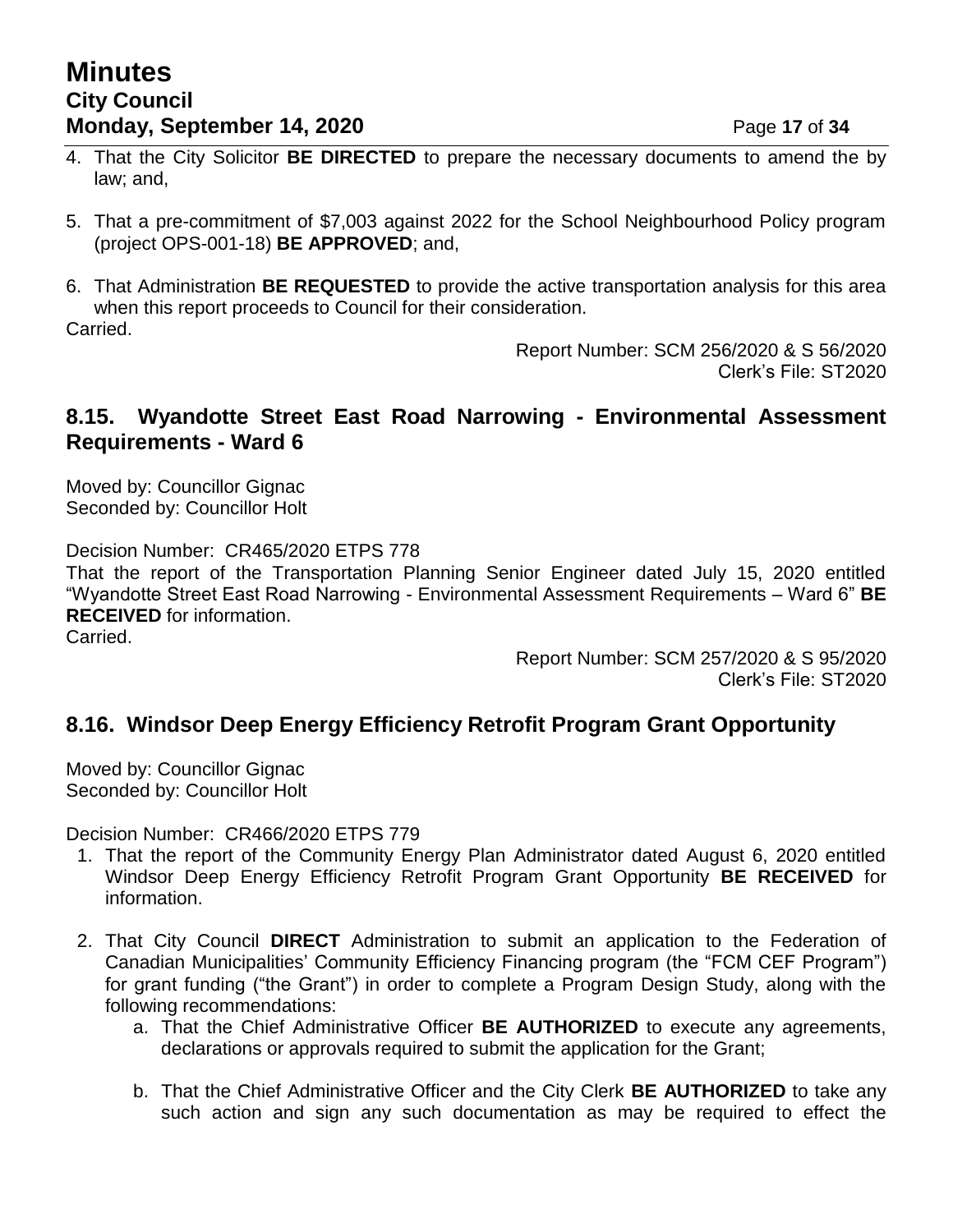# **Minutes City Council Monday, September 14, 2020** Page 18 of 34

recommendations and funding for the Grant, subject to all documentation being satisfactory in legal form to the City Solicitor, in technical content to the City Engineer, and in financial content to the City Treasurer;

- c. That in the event the City receives written confirmation of the Grant being awarded to the City, implementation of the DEER Project does not result in a need for additional City funding not already approved by City Council and where the Grant provider confirms that expenditures as of that date are eligible, then City Council **APPROVES** the following recommendations:
	- i. The Chief Administrative Officer **BE AUTHORIZED** to delegate signing of all claims and applicable schedules and other such documents required as part of the request for payment to the Supervisor, Environmental Sustainability & Climate Change or designate, subject to financial content approval from the area's Financial Planning Administrator or their manager; and,
	- ii. The Chief Administrative Officer and City Clerk **BE AUTHORIZED** to sign agreements or contracts with successful vendors / proponent / bidders satisfactory in technical content for all projects to the City Engineer, in financial content to the City Treasurer, and in legal form to the City Solicitor; and,
	- iii. The Purchasing Manager **BE AUTHORIZED** to issue Purchase Orders or RFPs as may be required to effect the recommendations noted above, subject to all specification being satisfactory in technical content to the City Engineer and in financial content to the City Treasurer.
- 3. That City Council **APPROVE** the transfer of surplus funds of \$72,722 from the Corporate and Community Climate Change Mitigation (Project ID #7159001) to a new project ID for the development of the Deep Energy Efficiency Retrofit ("DEER") Business Plan. Carried.

Report Number: SCM 258/2020 & S 107/2020 Clerk's File: MU/8327

# **8.18. CQ 5-2020 Additional Metered Parking Spaces in the Wyandotte Street West Business Area - Ward: 2**

Moved by: Councillor Gignac Seconded by: Councillor Holt

Decision Number: CR468/2020 ETPS 781

That the report of the Coordinator, Parking Services dated August 7, 2020 entitled "CQ5-2020 Additional Metered Parking Spaces in the Wyandotte Street West Business Area - Ward: 2" **BE RECEIVED** for information; and further,

That Option A, which includes the addition of the following locations of thirteen (13) new metered spaces with normal operating hours from 9:00 a.m. to 6:00 p.m. **BE APPROVED:**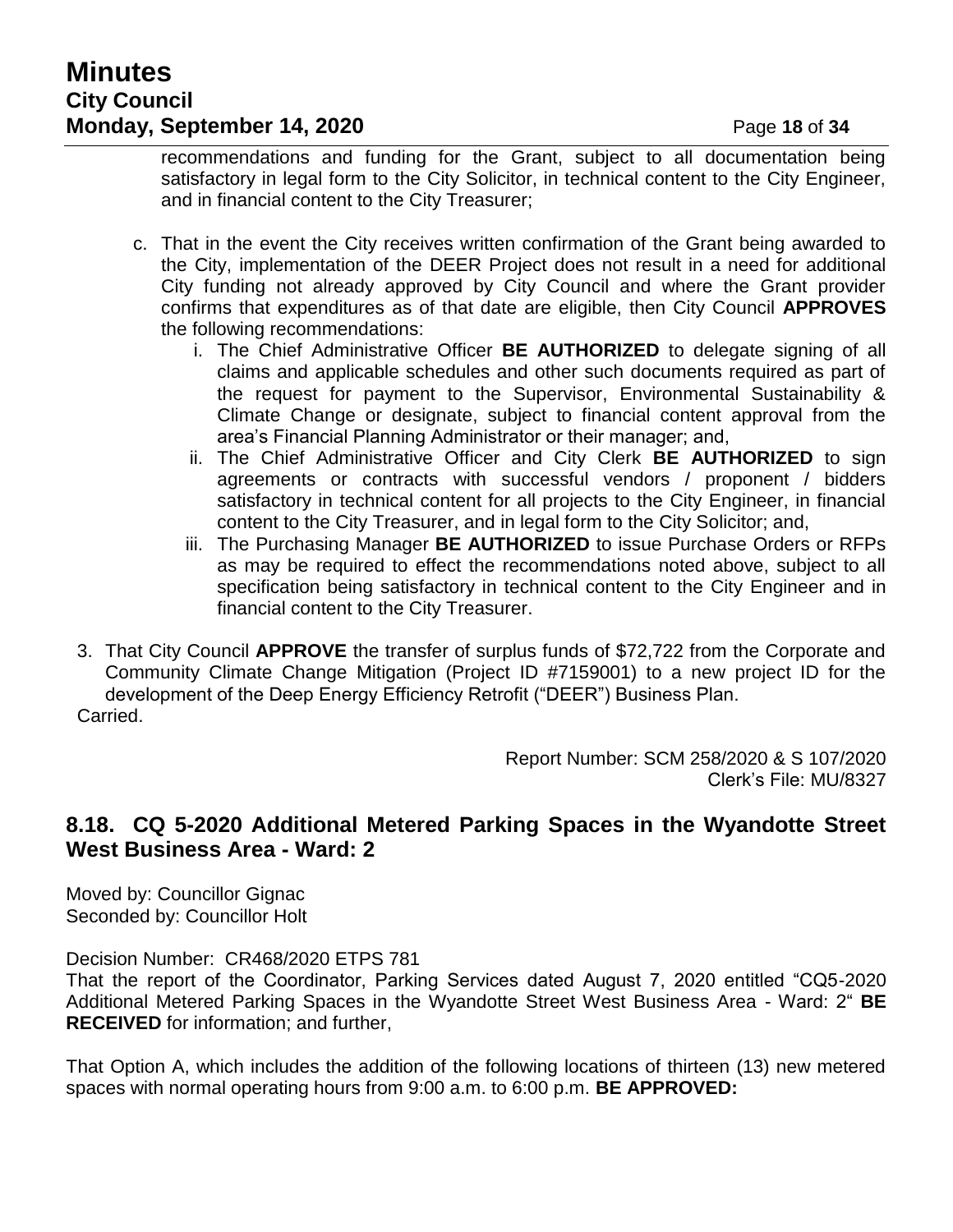# **Minutes City Council Monday, September 14, 2020** Page 19 of 34

## **BRIDGE AVE.**

North of Wyandotte

• Potential number of new meter spaces: 2

#### South of Wyandotte

• Potential number of new meter spaces: 2

## **PARTINGTON AVE.**

North of Wyandotte

• Potential number of new meter spaces: 1

#### South of Wyandotte

• Potential number of new meter spaces: 2

#### **RANKIN AVE.**

North of Wyandotte

• Potential number of new meter spaces: 2

South of Wyandotte

• Potential number of new meter spaces: 2

#### **RANDOLPH AVE.**

North of Wyandotte

• Potential number of new meter spaces: 2

South of Wyandotte

• Potential number of new meter spaces: 0

#### **ASKIN BLVD.**

North of Wyandotte

• Potential number of new meter spaces: 0 Carried.

> Report Number: SCM 260/2020 & S 106/2020 Clerk's File: ST2020

# **8.19. CQ 6-2020 New Residential Permit Areas - City Wide**

Moved by: Councillor Gignac Seconded by: Councillor Holt

Decision Number: CR469/2020 ETPS 782

That should Council wish to make changes to the existing Residential Parking Permit process or area restrictions, that Administration **BE REQUESTED** to recommend updating the Parking Control Changes Policy to include the residential permit program. Carried.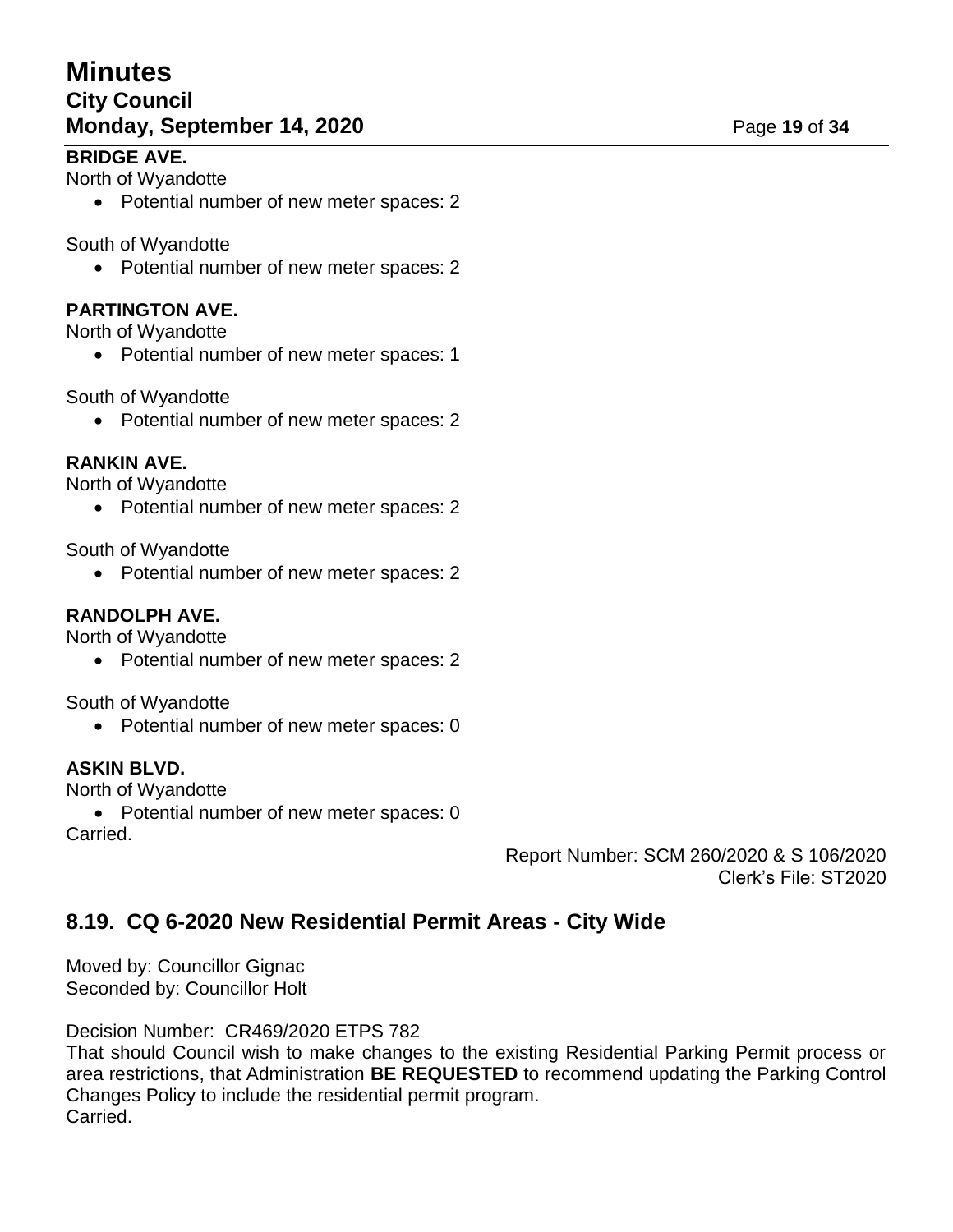Report Number: SCM 261/2020 & S 108/2020 Clerk's File: ST2020

# **8.20. The Contributory Pension Plan for Employees of Transit Windsor - Actuarial Valuation as at December 31, 2019 - City Wide**

Moved by: Councillor Gignac Seconded by: Councillor Holt

Decision Number: CR470/2020 ETPS 783

That the Environment, Transportation & Public Safety Standing Committee sitting as the Transit Windsor Board of Directors:

- I. **APPROVE** the Actuarial Valuation of the Contributory Pension Plan for Employees of Transit Windsor as at December 31, 2019; and,
- II. **DIRECT** the Executive Director of Transit Windsor, as the Plan Administrator, to forward the Actuarial Valuation as at December 31, 2019, to the Office of the Superintendent of Financial Institutions and to the Canada Revenue Agency; and,

III. **APPROVE** the reduction of the established Letter of Credit by \$153,931. Carried.

> Report Number: SCM 262/2020 & S 103/2020 Clerk's File: MT/13708

# **8.21. The Contributory Pension Plan for Employees of Transit Windsor - Audited Financial Statements for the year ended December 31, 2019 - City Wide**

Moved by: Councillor Gignac Seconded by: Councillor Holt

Decision Number: CR471/2020 ETPS 784

That the Environment, Transportation & Public Safety Standing Committee sitting as the Transit Windsor Board of Directors:

**APPROVE** the Audited Financial Statements as at December 31, 2019, of the Contributory Pension Plan Fund for Employees of Transit Windsor; and,

**DIRECT** the Executive Director of Transit Windsor, as the Plan Administrator, to file the financial statements with the Office of the Superintendent of Financial Institutions Canada (OSFI).

Carried.

Report Number: SCM 263/2020 & S 104/2020 Clerk's File: MT/13708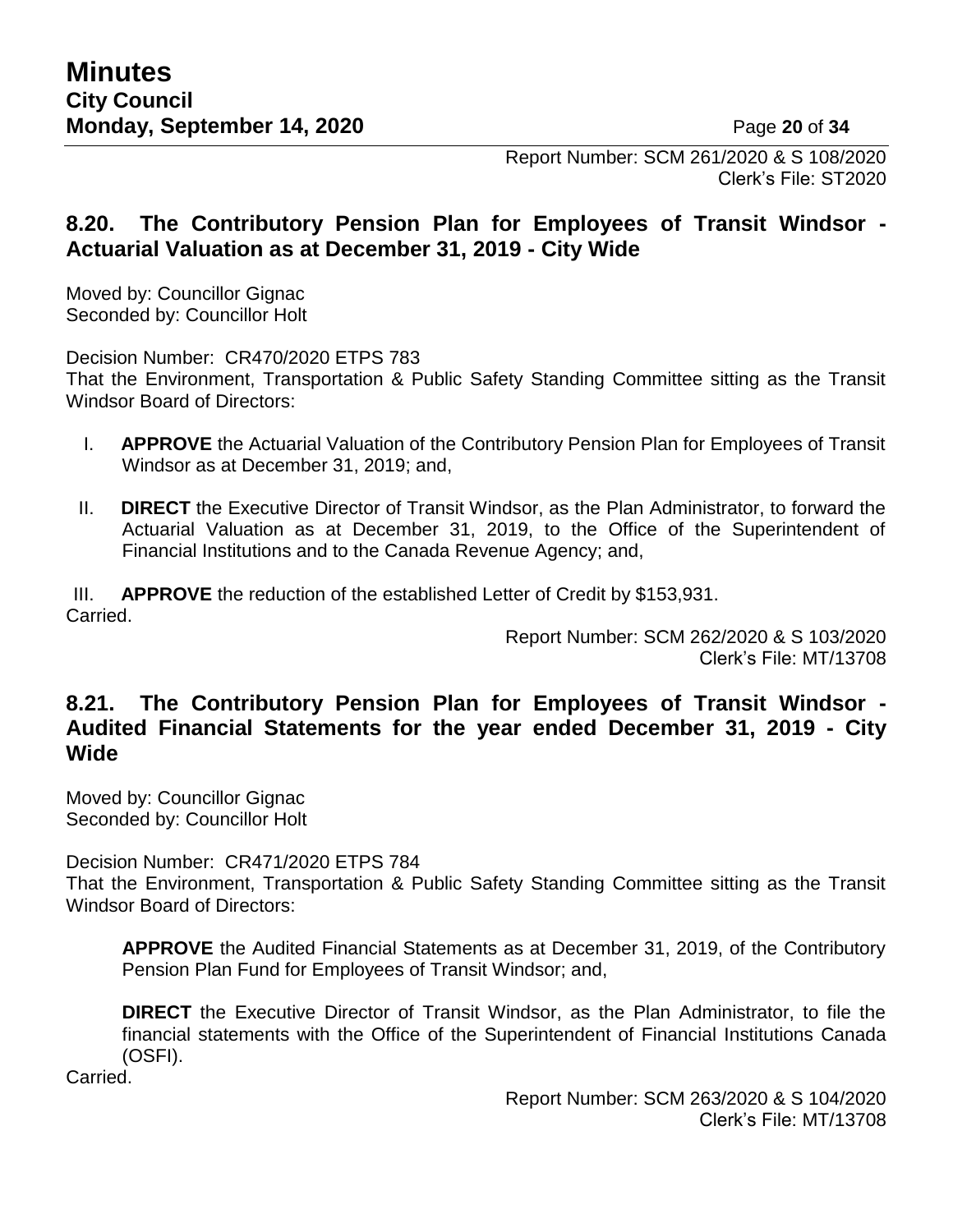**Minutes City Council Monday, September 14, 2020** Page 21 of 34

**11.1. Declaration of Vacant Lands Municipally Known as 601 Chatham Street East, 623 Chatham Street East and 641 Chatham Street East Surplus and Authority to Offer for Sale-Ward 4**

Moved by: Councillor Gignac Seconded by: Councillor Holt

#### Decision Number: CR472/2020

I. That the following City of Windsor (the "**City**") vacant parcels of land **BE DECLARED**  surplus:

#### **PARCEL #1:**

- Municipal address: **601-623 Chatham Street East** situate on the southeast corner of Aylmer Avenue and Chatham Street East
- Legal Description: West Part Lot 8 in Block 8 on Registered Plan 126 as in R1259135
- Approximate Lot size: 77.5 feet x 35.5 feet  $(23.62 \text{ m} \times 10.82 \text{ m})$
- Approximate Lot area: 2,751 sq ft (255.6 m<sup>2</sup>)

#### **PARCEL #2:**

- Municipal address: **629-639 Chatham Street East** situate on the southeast corner of Aylmer Avenue and Chatham Street East
- Legal Description: East Part Lot 7 and East Part Lot 8 in Block 8 on Registered Plan 126 as in R608109
- Approximate Lot size: 53 feet x 43 feet  $(16.18 \text{ m} \times 13.11 \text{ m})$
- Approximate Lot area: 2,279 sq ft  $(212 \text{ m}^2)$

#### **PARCEL #3:**

- Municipal address: **641-643 Chatham Street East** situate on the southeast corner of Aylmer Avenue and Chatham Street East
- Legal Description: South Part Lot 7 in Block 8 on Registered Plan 126 as in R608109
- Approximate Lot size: 53 feet x 28 feet  $(16.18 \text{ m} \times 8.53 \text{ m})$
- Approximate Lot area: 1,484 sq ft (137.9 m<sup>2</sup>) (herein the "**Subject Parcels**"); and,
- II. That the Manager of Real Estate Services **BE AUTHORIZED** to offer the vacant parcels of land identified in Recommendation I for sale (as one combined parcel) on the MLS at a price to be determined by the Manager of Real Estate Services commensurate with an independent appraisal.

Carried.

Report Number: C 174/2020 Clerk's File: APM2020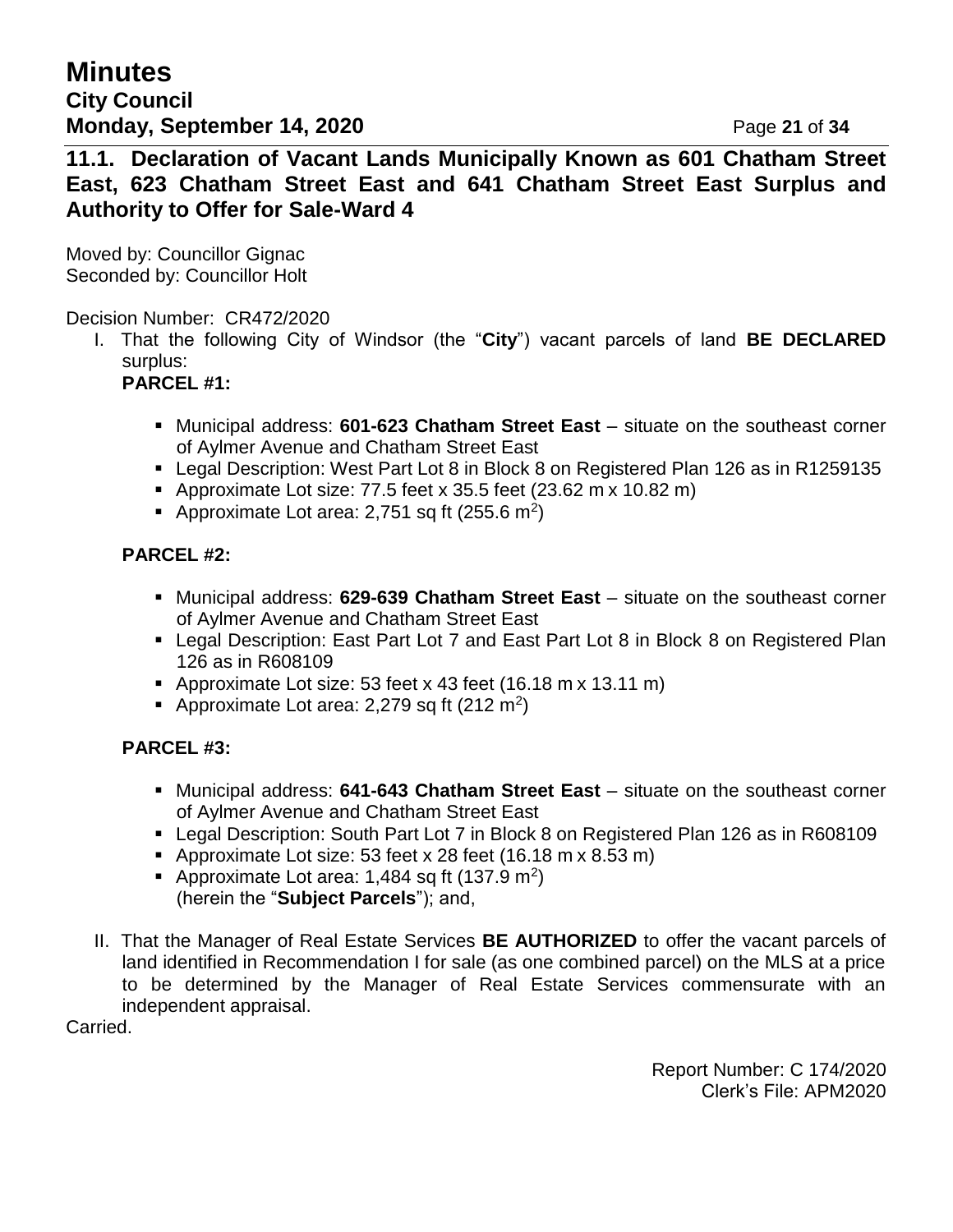# **9. REQUEST FOR DEFERRALS, REFERRALS AND/OR WITHDRAWALS**

None requested.

# **10. PRESENTATIONS AND DELEGATIONS**

## **11.3. City of Windsor Requested to Support the Agri-sector Isolation & Recovery Centre - City Wide**

**David Musyj, President and CEO – Windsor Regional Hospital; Bruce Krauter – County of Essex; and Dr. Wajid Ahmed, Medical Officer of Health – Windsor Essex County Health Unit**

David Musyj, President and CEO – Windsor Regional Hospital; Bruce Krauter – County of Essex; and Dr. Wajid Ahmed, Medical Officer of Health – Windsor Essex County Health Unit, appear before Council and are available for questions regarding the requested support for the agri-sector isolation and recovery centre.

#### **Shelley Gilbert, Coordinator of Social Work Services – Legal Assistance of Windsor**

Shelley Gilbert, Coordinator of Social Work Services – Legal Assistance of Windsor, appears before Council to provide comment regarding the City of Windsor being requested to support the agri-sector isolation & recovery centre and states support that Council approve the Commissioner of Community Development and Health Services and the Fire Chief/CEMC operating the centre for agricultural sector workers and/or vulnerable population groups, as everyone needs to be treated with dignity and respect, in a coordinated and collaborative approach.

Moved by: Councillor McKenzie Seconded by: Councillor Francis

#### Decision Number: CR474/2020

That the report from the Commissioner of Community Development and Health Services regarding the COVID-19 isolation and recovery centre **BE RECEIVED**, and that City Council **APPROVE** the report as presented, and that the Commissioner and Fire Chief/CEMC proceed with operating the centre for agricultural sector workers and/or vulnerable population groups, subject to the following conditions:

a) that the City of Windsor **RECEIVE CONFIRMATION** in writing from the Province of Ontario or Government of Canada that the isolation and recovery centre will be fully funded supplementary to the Social Services Relief Fund and Reaching Home funding as previously communicated, in addition to the current Provincial transfer payment agreements for delivering mandated services, and any other existing operating agreements and funding streams;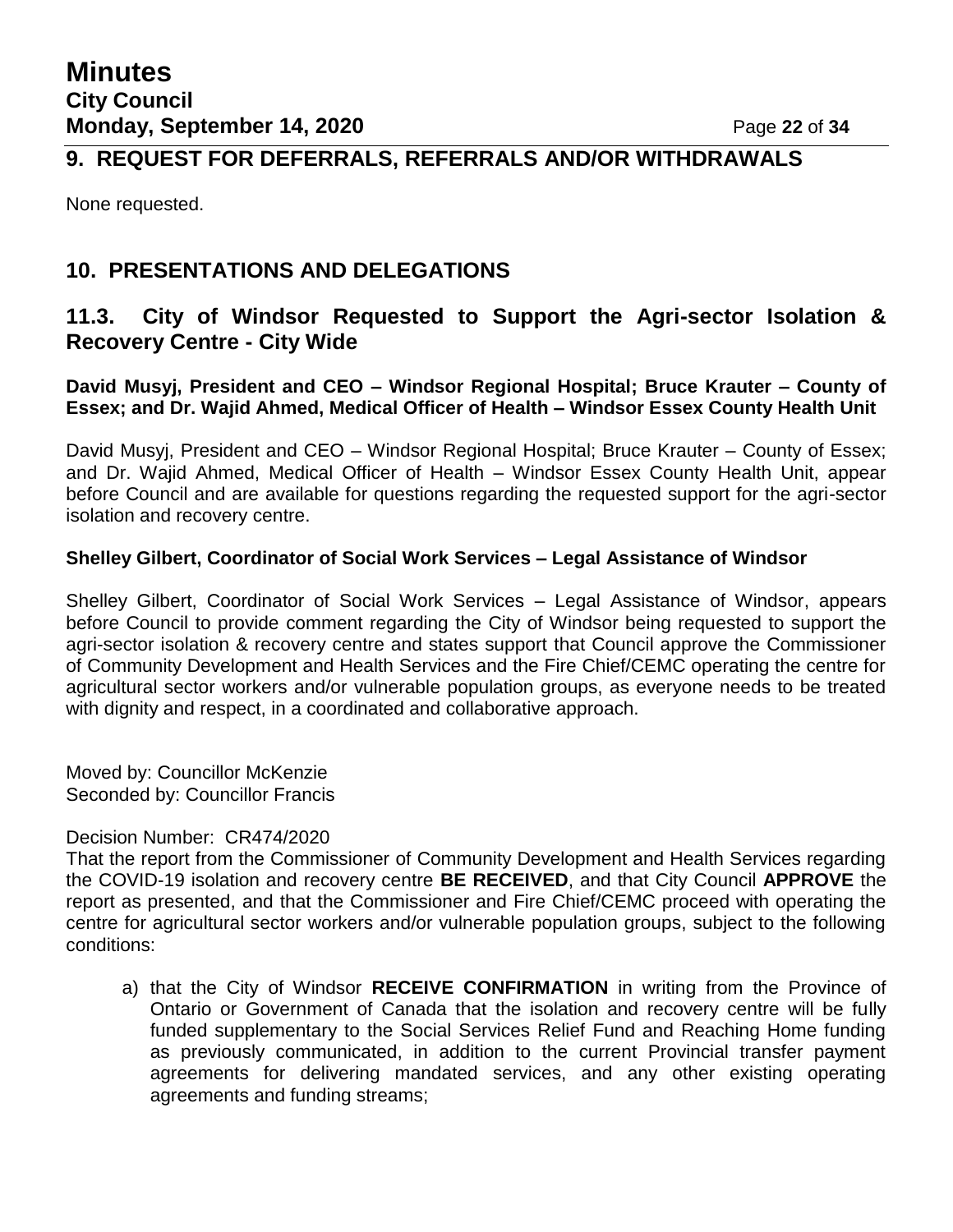# **Minutes City Council Monday, September 14, 2020** Page 23 of 34

- b) that the City of Windsor **SUCCESSFULLY NEGOTIATE** an agreement with the Canadian Red Cross (CRC) on terms satisfactory to the Commissioner of Community Development and Health Services;
- c) that confirmation of continuing medical supports for the isolation and recovery centre **BE RECEIVED** in writing; and further, subject to satisfaction of the above conditions,

That City Council **AUTHORIZE** the Commissioner of Community Development and Health Services to secure the human resources (direct and supporting) required to support the operations of the isolation and recovery centre; and further,

That the Chief Administrative Officer and City Clerk **BE AUTHORIZED** to sign, amend, and execute any agreements/documents/attestations/memoranda, and take any such actions as required to bring effect to these resolutions, subject to approval as to form by the City Solicitor, technical content by the Commissioner of Community Development and Health Services, and approval to financial content by the City Treasurer; and further,

That City Council **AUTHORIZE** the Commissioner of Community Development and Health Services, or the Executive Director of Housing and Children's Services, or the Fire Chief/CEMC or designates, to sign all related financial and/or operational submissions and reports, subject to approval of financial content by the City Treasurer as applicable; and further,

That City Council **AUTHORIZE** the Commissioner of Community Development and Health Services to cease operations and withdraw from the isolation and recovery centre model at such time which, in her discretion after consultation with the Fire Chief/CEMC, and/or Medical Officer of Health and/or governing tables, it is appropriate to do so. Carried.

> Report Number: C 180/2020 Clerk's File: MH/13786

# **8.6. Zoning By-Law and Official Plan Amendment Z-008-20 [ZNG-6087] and OPA 132 [OPA-6059] for 5787, 5791, and 5795 Tecumseh Road East, 2705285 Ontario Inc., Ward 8**

#### **Hilary Payne, Agent; Tracey Pillon Abbs, Principal Planner; and Zeshan Choudhry, Applicant**

Hilary Payne, Agent; Tracey Pillon Abbs, Principal Planner; and Zeshan Choudhry, Applicant, appear before Council to provide comment regarding report entitled, "Zoning By-Law and Official Plan Amendment Z-008-20 [ZNG-6087] and OPA 32 [OPA-6059] for 5787, 5791, and 5795 Tecumseh Road East, 2705285 Ontario Inc., Ward 8," suggesting that the requirement to provide construction drawings as part of the Site Plan Review process to ensure that alterations will not be irreversible to the commercial storefront facing Tecumseh Road East is totally unnecessary because there is no intention whatsoever of altering the storefront.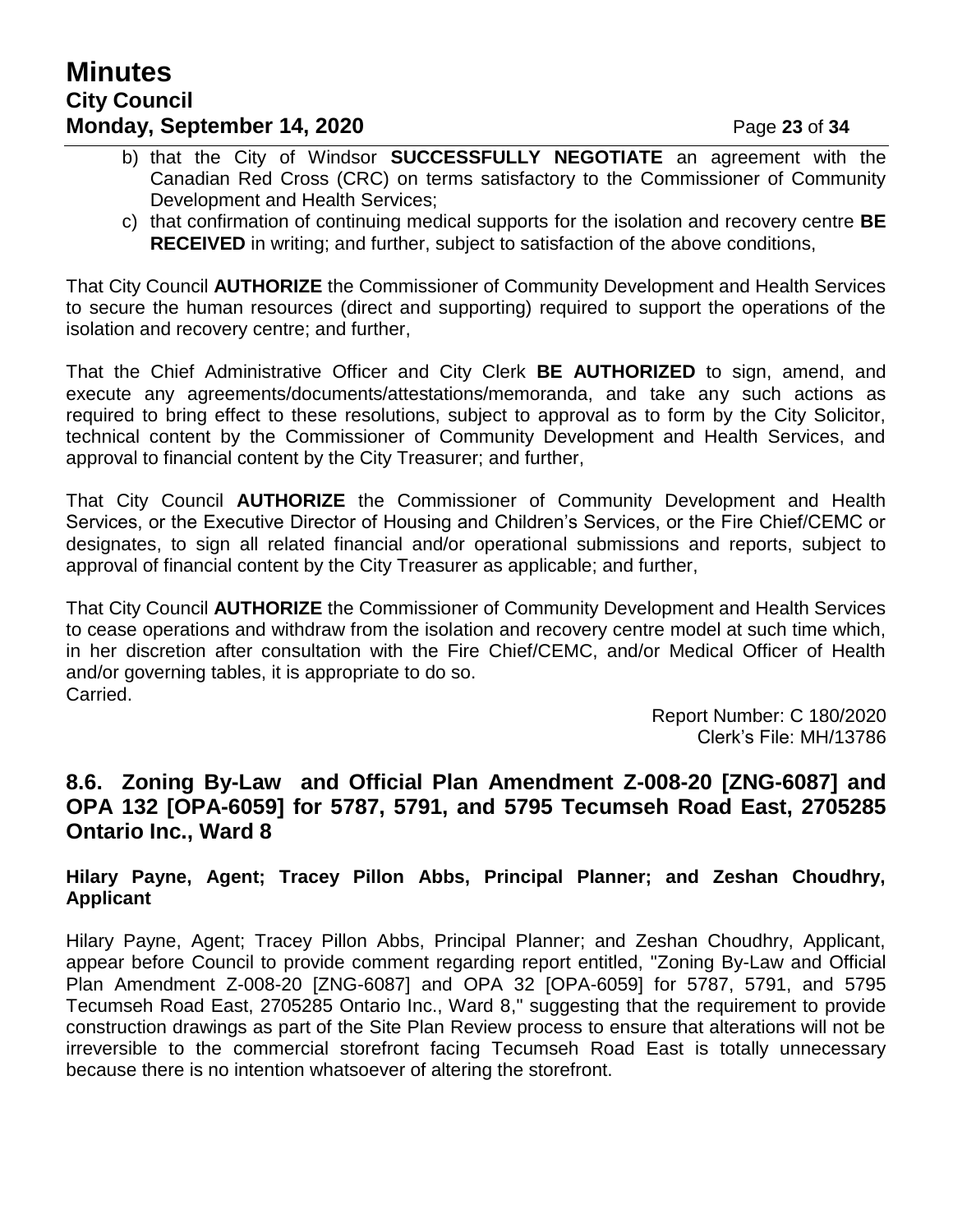# **Minutes City Council Monday, September 14, 2020** Page 24 of 34

Moved by: Councillor Kaschak Seconded by: Councillor Bortolin

#### Decision Number: CR456/2020 DHSC 188

That an amendment to the City of Windsor Official Plan **BE APPROVED**, by applying a Special Policy Area to Part Lot 4, Plan 867 Sandwich East as in R1238383; (PIN 01367-0237), known municipally as 5787, 5791, and 5795 Tecumseh Road East situated on the south side of Tecumseh Road East on the block between Jos St. Louis Avenue and Clemenceau Boulevard to permit a Commercial/Multi-unit dwelling; and,

That Zoning By-law 8600 **BE AMENDED** by changing the zoning on Part Lot 4, Plan 867 Sandwich East as in R1238383; known municipally as 5787, 5791, and 5795 Tecumseh Road East situated on the south side of Tecumseh Road East on the block between Jos St. Louis Avenue and Clemenceau Boulevard, from Commercial District 2.1 (CD2.1) to Commercial District 2.2 (CD2.2) and by adding the following site specific provision to Section 20(1):

#### 394. SOUTH SIDE OF TECUMSEH ROAD EAST BETWEEN JOS ST. LOUIS AVE, AND CLEMENCEAU **BOULEVARD**

For the lands comprising Part Lot 4, Plan 867 Sandwich East as in R1238383; Windsor (PIN 01367-0237), known municipally as 5787, 5791, and 5795 Tecumseh Road East:

a) A *multiple dwelling* shall be an additional permitted use.

- b) Section 15.2.5.15 shall not apply.
- c) The maximum number of *dwelling units* shall be 7.
- d) Section 15.2.5; Provisions .9, Amenity Area shall not apply

[ZDM 11; ZNG/6058]

and,

That the owner of the property located at 5787, 5791, and 5795 Tecumseh Road East **BE REQUIRED** to provide elevation drawings as part of the Site Plan Review process if changes to the facade(s) are proposed, to ensure that alterations will not be irreversible to the commercial storefront facing Tecumseh Road East when converting the existing commercial units to residential.

Carried.

Report Number: SCM 246/2020 & S 89/2020 Clerk's File: ZO/13836 & ZB/13835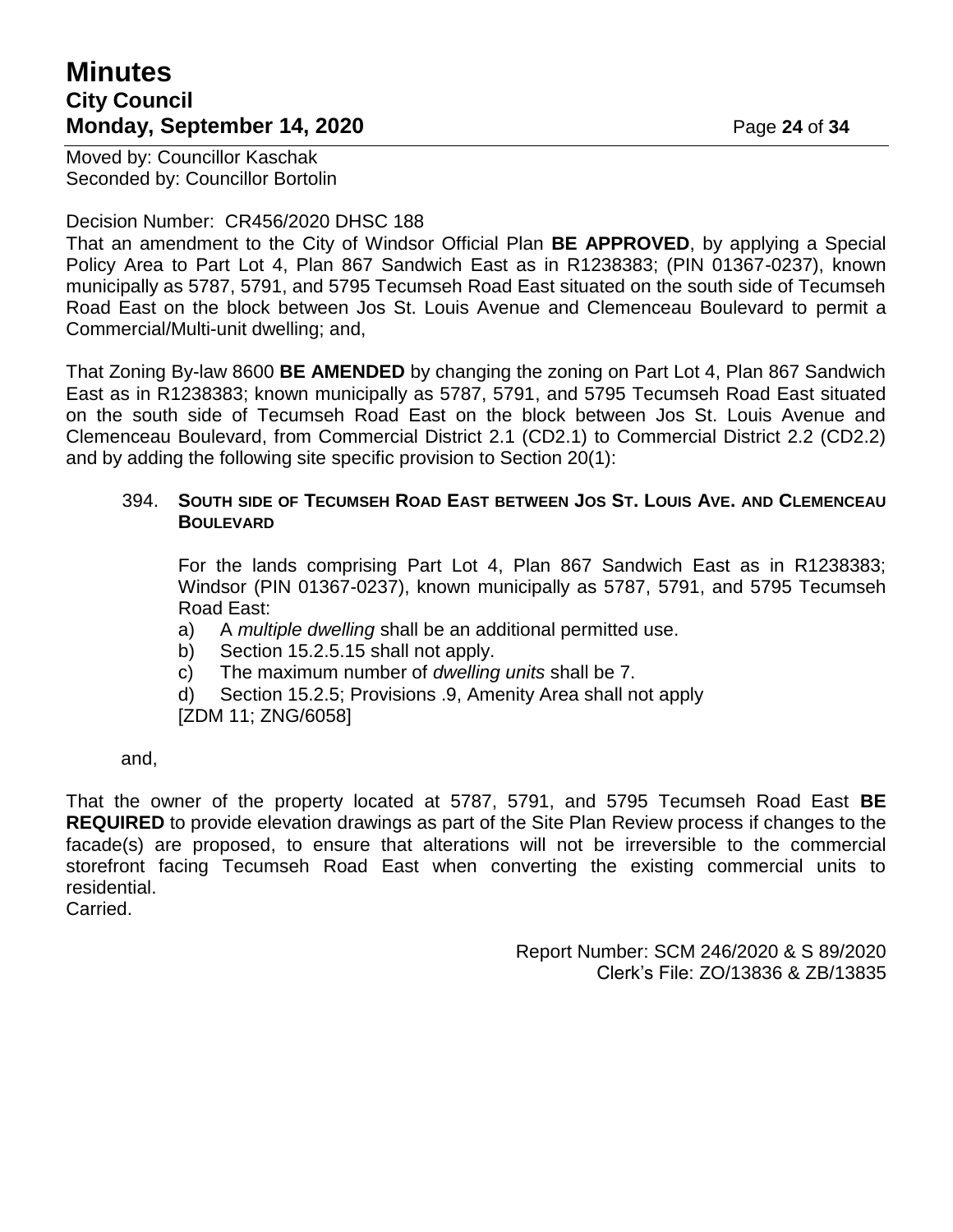# **11. REGULAR BUSINESS ITEMS (Non-Consent Items)**

## **11.2. Proposed Expropriation of lands on Provincial and Division Roads for the Cabana/Division Corridor Improvements Project, Phase 2 to 4 - Ward 4**

Moved by: Councillor Bortolin Seconded by: Councillor Morrison

Decision Number: CR473/2020

That the City Council of the City of Windsor sitting as an Expropriation Authority under the *Expropriations Act* **APPROVE** the taking of the lands as shown on Schedule "A" (excepting No. 35), in the City of Windsor for the Cabana/Division Corridor Improvements. Carried.

> Report Number: C 177/2020 Clerk's File: APM2020

## **11.4. Purchase of Twelve (12) SUV - Mid Size Crossover Vehicles for the By-Law Enforcement Division - City Wide**

Moved by: Councillor Bortolin Seconded by: Councillor Costante

Decision Number: CR475/2020 CR424/2020

That City Council **APPROVE** a pre-commitment of the 2021 Fleet Replacement Capital Budget in amount of \$124,554.24 (\$122,400 for four (4) units plus nonrefundable HST) for immediate use in order to take advantage of competitive bidding; and,

That Council **PRE-APPROVE** and **AWARD** any procurement(s) necessary that are related to the purchase of twelve (12) SUV – Mid Size Crossover Vehicles, provided that the procurement(s) are within approved budget amounts, pursuant to the Purchasing By-Law 93-2012 and amendments thereto; satisfactory in financial content to the Chief Financial Officer and City Treasurer, and in technical content to the to the City Engineer; and,

That the Purchasing Manager **BE AUTHORIZED** to issue a purchase order to the successful vendor in the amount not to exceed \$369,600.00 (excluding HST) for the purchase of the twelve (12) SUV type vehicles identified in the request as a result of the tendering process, subject to approval as to technical content by the City Engineer and in financial content to the Chief Financial Officer and City Treasurer; and further,

That the additional information report on the Purchase of Twelve (12) SUV – Mid Size Crossover Vehicles for By-Law Enforcement Division **BE RECEIVED** for information. Carried.

Councillors Francis and Gignac voting nay.

Report Number: C 157/2020 & C 176/2020 Clerk's File: AL2020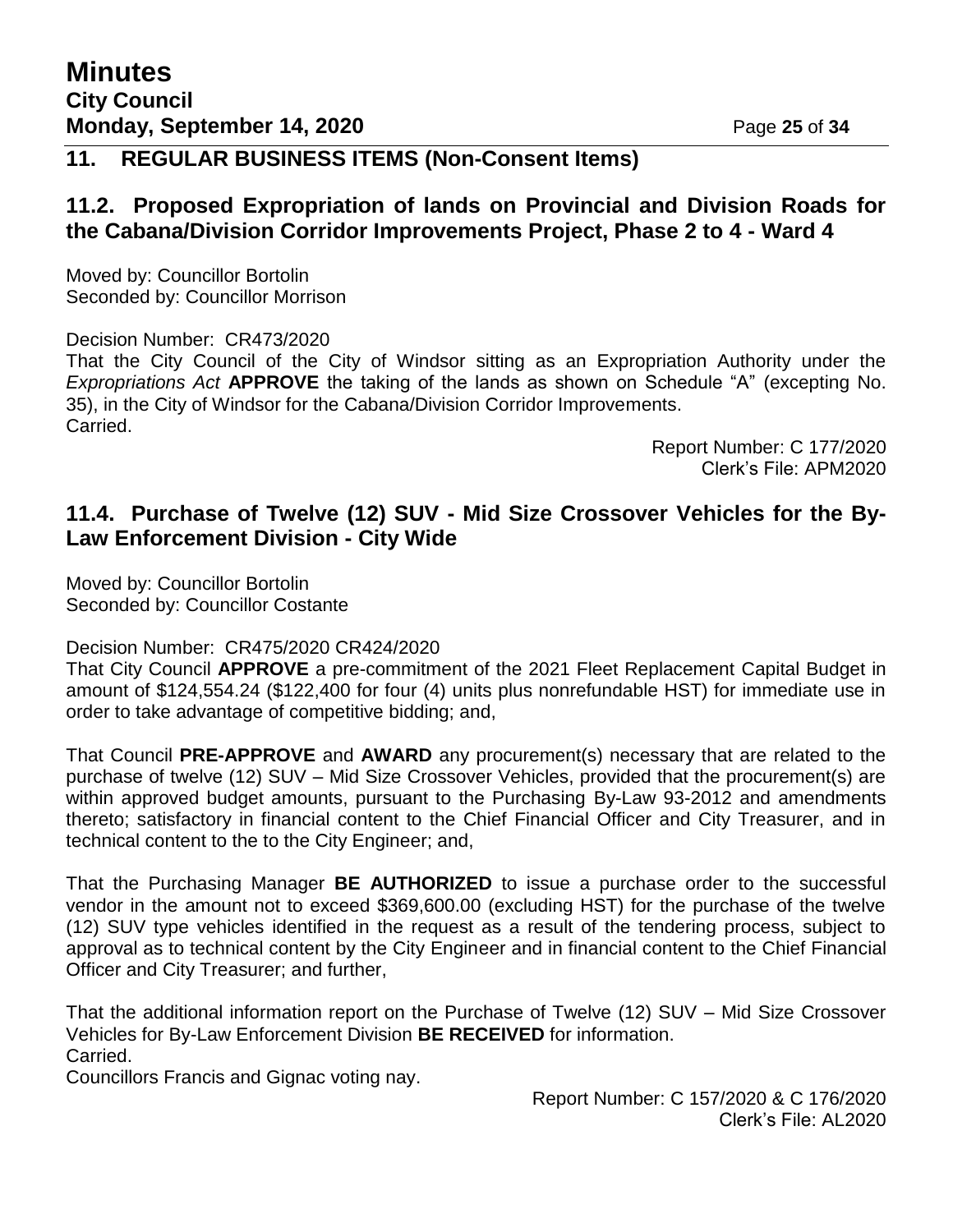**Minutes City Council Monday, September 14, 2020 Page 26 of 34** 

**7.1.6 Requests that Council provide direction regarding recommendations 10- 12 of report s 60/2020, agenda item 8.11 of the August 24, 2020 City Council meeting regarding a Sanitary Sewer Local Improvement on Baseline Road from 7th Concession Road to 8th Concession Road**

Moved by: Councillor McKenzie Seconded by: Councillor Kaschak

Decision Number: CR476/2020

- I. That Council **APPROVE** as a local improvement works on private property under the provisions of Part III of O. Reg. 586/06 under the *Municipal Act*, for the decommissioning of septic systems and construction of sanitary private drain connections on private property, to be completed by the property owners. This applies to the properties abutting Baseline Road from  $7<sup>th</sup>$  Concession Road to  $8<sup>th</sup>$  Concession Road when property owners request and consent to this work and that Notice of Intention to pass Local Improvement Charges By-law **BE GIVEN** to the public and affected owners in accordance with section 36.6 of O. Reg. 586/06.
- II. That for local improvement works on private property, the Chief Administrative Officer and City Clerk **BE AUTHORIZED** to sign agreements, not to exceed 20 years, with property owners that consent to their lots being specially charged to raise the cost of the work related to decommmissioning of septic systems and construction of sanitary private drain connections on private property abutting Baseline Road from  $7<sup>th</sup>$  Concession Road to  $8<sup>th</sup>$ Concession Road which agreement shall be satisfactory in form to the City Solicitor, in technical content to the City Engineer and in financial content to the City Treasurer.
- III. That for local improvement works on private property, Council **BE AUTHORIZED** to pass bylaws as required for the decommissioning of septic systems and construction of sanitary private drain connections on private property abutting Baseline Road from  $7<sup>th</sup>$  Concession Road to 8<sup>th</sup> Concession Road as a local improvement in accordance with Part III of O. Reg. 586/06 under the *Municipal Act*; and at an interest rate deemed appropriate by Administration.

Carried.

Councillors Gignac and Francis voting nay.

Clerk's File: SW/13662 Report Number: CMC 15/2020

# **8.17. Response to Council Directive Requesting Administration to Report Back to Council with Gap-Filling Opportunities in Community Gardens on Municipal Property Policy- City-Wide**

Moved by: Councillor Bortolin Seconded by: Councillor Kaschak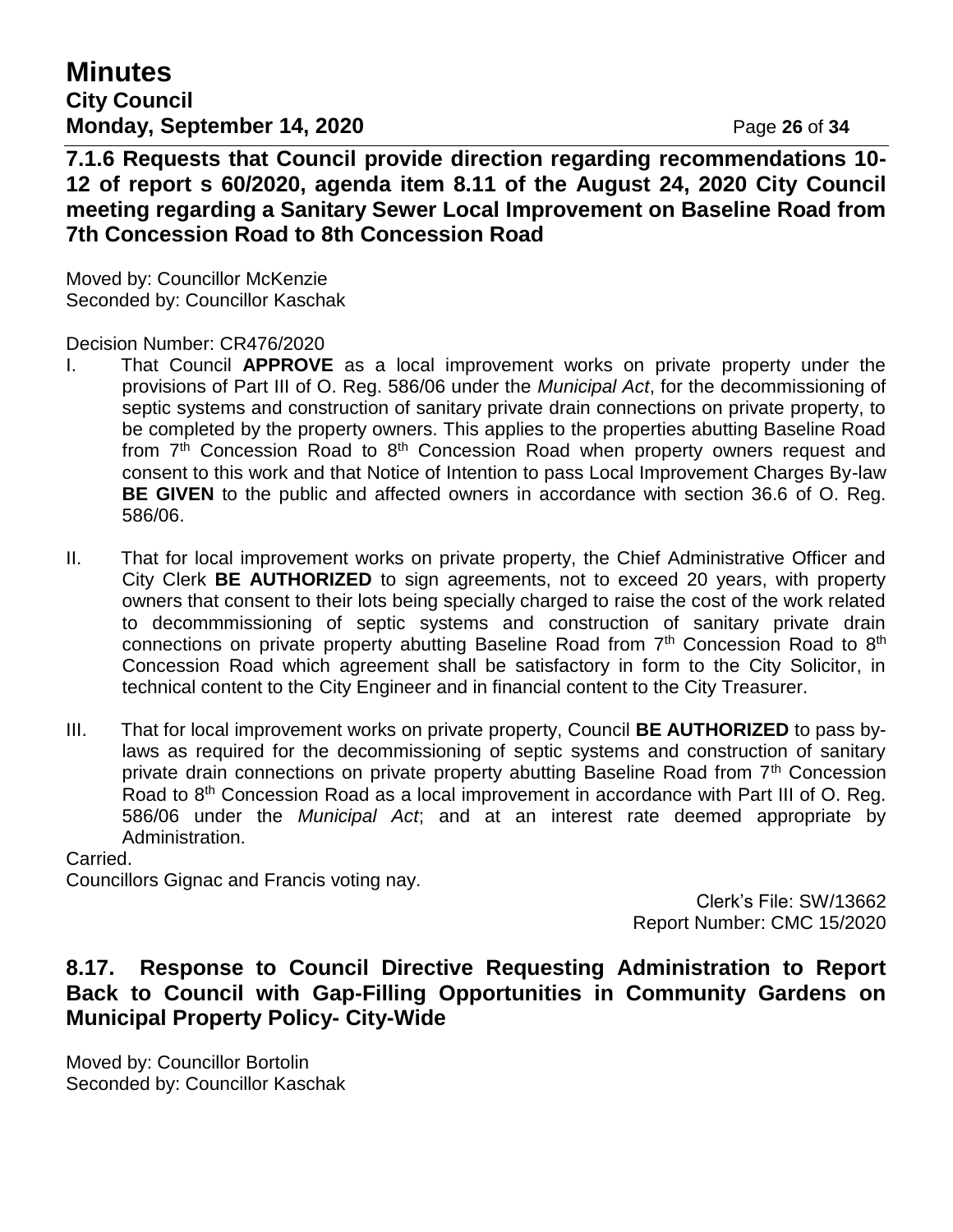# **Minutes City Council Monday, September 14, 2020** Page 27 of 34

Decision Number: CR467/2020 ETPS 780

- I. That the report of the Environment & Sustainability Coordinator dated August 6, 2020, entitled "Response to Council Directive Requesting Administration to Report Back to Council with Gap-Filling Opportunities in Community Gardens on Municipal Property Policy" **BE RECEIVED**.
- II. That Option 2: City Led Community Gardens **BE APPROVED**.
- III. That Administration **BE DIRECTED** to update the Community Gardens on Municipal Property Policy.

IV. That the proposed annual gardener fee of \$40 **BE WAIVED**. Carried.

> Report Number: SCM 259/2020 & C 158/2020 Clerk's File: SR2020

# **12. CONSIDERATION OF COMMITTEE REPORTS**

## **12.1. (i) Report of the Special In-Camera meeting or other Committee as may be held prior to Council**

Moved by: Councillor Morrison Seconded by: Councillor Sleiman

Decision Number: CR477/2020 That the report of the In Camera meeting held September 14, 2020 **BE ADOPTED** as presented. Carried.

Clerk's File: ACO2020

# **13. BY-LAWS (First and Second Reading)**

Moved by: Councillor Bortolin Seconded by: Councillor Costante

That the following By-law No. 125-2020 be introduced and read a first and second time:

**125-2020** A BY-LAW TO CONFIRM PROCEEDINGS OF THE COUNCIL OF THE CORPORATION OF THE CITY OF WINDSOR AT ITS MEETING HELD ON THE 14TH DAY OF SEPTEMBER, 2020.

Carried.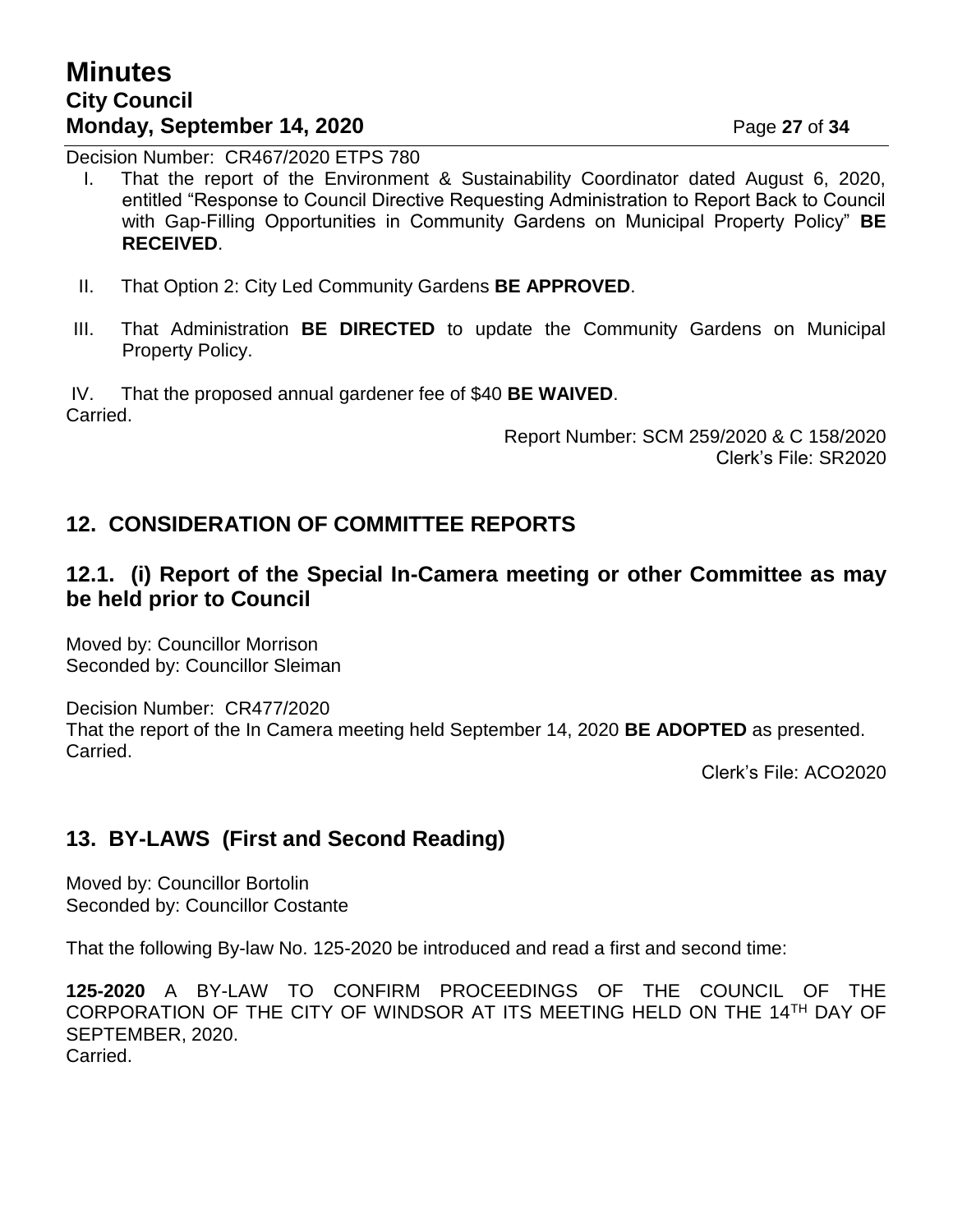# **14. MOVE BACK INTO FORMAL SESSION**

Moved by: Councillor Francis Seconded by: Councillor Gignac

That the Committee of the Whole does now rise and report to Council respecting the business items considered by the Committee:

- 1) Communication Items (as amended)
- 2) Consent Agenda (as amended)
- 3) Items Deferred Items Referred
- 4) Consideration of the Balance of Business Items (as amended)
- 5) Committee Reports (as presented)
- 6) By-law given first and second readings

Carried.

# **15. NOTICES OF MOTION**

Moved by: Councillor McKenzie Seconded by: Councillor Costante

In an effort to increase the availability of affordable housing stock in the City of Windsor and in municipalities across Ontario, that Administration **BE DIRECTED** to prepare a letter on behalf of Council asking the Province to work with AMO and other municipal partners to facilitate the enactment of Inclusionary By-laws in municipalities across Ontario. Carried.

Clerk's File: GH/6905

# **16. THIRD AND FINAL READING OF THE BY-LAWS**

Moved by: Councillor Holt Seconded by: Councillor Kaschak

That the By-law No. 125-2020 having been read a first and second time be now read a third time and finally passed and that the Mayor and Clerk **BE AUTHORIZED** to sign and seal the same notwithstanding any contrary provision of the Council. Carried.

# **17. PETITIONS**

Moved by: Councillor McKenzie Seconded by: Councillor Morrison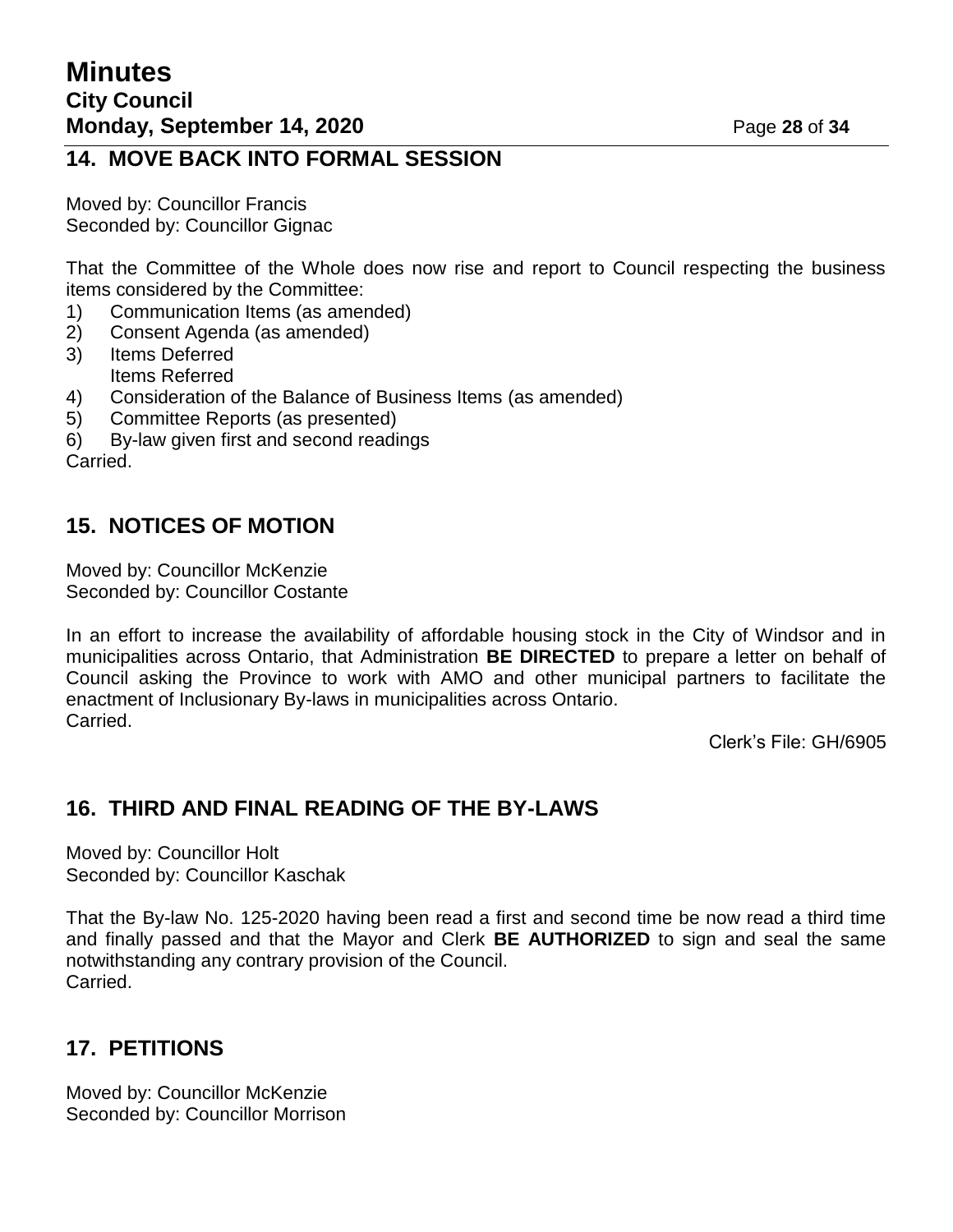# **Minutes City Council Monday, September 14, 2020 Page 29 of 34**

Decision Number: CR478/2020 WHEREAS City Council, at its meeting held August 24, 2020 adopted the following motion:

Decision Number: CR443/2020

That the petition presented by Councillor Costante on behalf of Mr. Kim Elliott compelling the City of Windsor to review the Police Complaint of firefighter Mr. Kim Elliott BE RECEIVED by the Clerk and the Clerk BE DIRECTED to forward the petition to the Diversity Committee for the purpose of an examination of the requested works or undertakings. Carried.; and,

WHEREAS it has since been confirmed by Administration that this petition falls outside the jurisdiction of the Diversity Committee;

THEREFORE BE IT RESOLVED that the direction to forward the petition to the Diversity Committee for the purpose of an examination of the requested works or undertakings, **BE REVOKED**.

Carried.

Clerk's File: ACO/13690

## **18. QUESTION PERIOD**

#### **18.3. CQ 25-2020**

Moved by: Councillor Sleiman Seconded by: Councillor Bortolin

Decision Number: CR479/2020

That the following Council Question by Councillor Francis **BE APPROVED,** and that Administration **BE DIRECTED** to proceed with the necessary actions to respond to the Council Question in the form of a written report, consistent with Council's instructions, and in accordance with Section 17.1 of the Procedure By-law 98-2011:

#### CQ 25-2020:

#### **Assigned to City Engineer**

As a result of heavy rainfall that occurred on Friday, August 28, 2020, many homes in South Windsor experienced significant basement flooding. In addition, to sustaining property damage, residents also incurred substantial loss of personal property. In many cases, the losses experienced will be far greater than what their insurance will cover. While other areas of the City received significant amounts of rain and experienced some basement flooding, the greatest concentration of basement flooding occurred in Ward 1. As a result, I request that Administration provide a full analysis of why and how flooding occurred in Ward 1 on August 28, 2020. Please include within your analysis all contributing factors from outside jurisdictions and further, please identify any immediate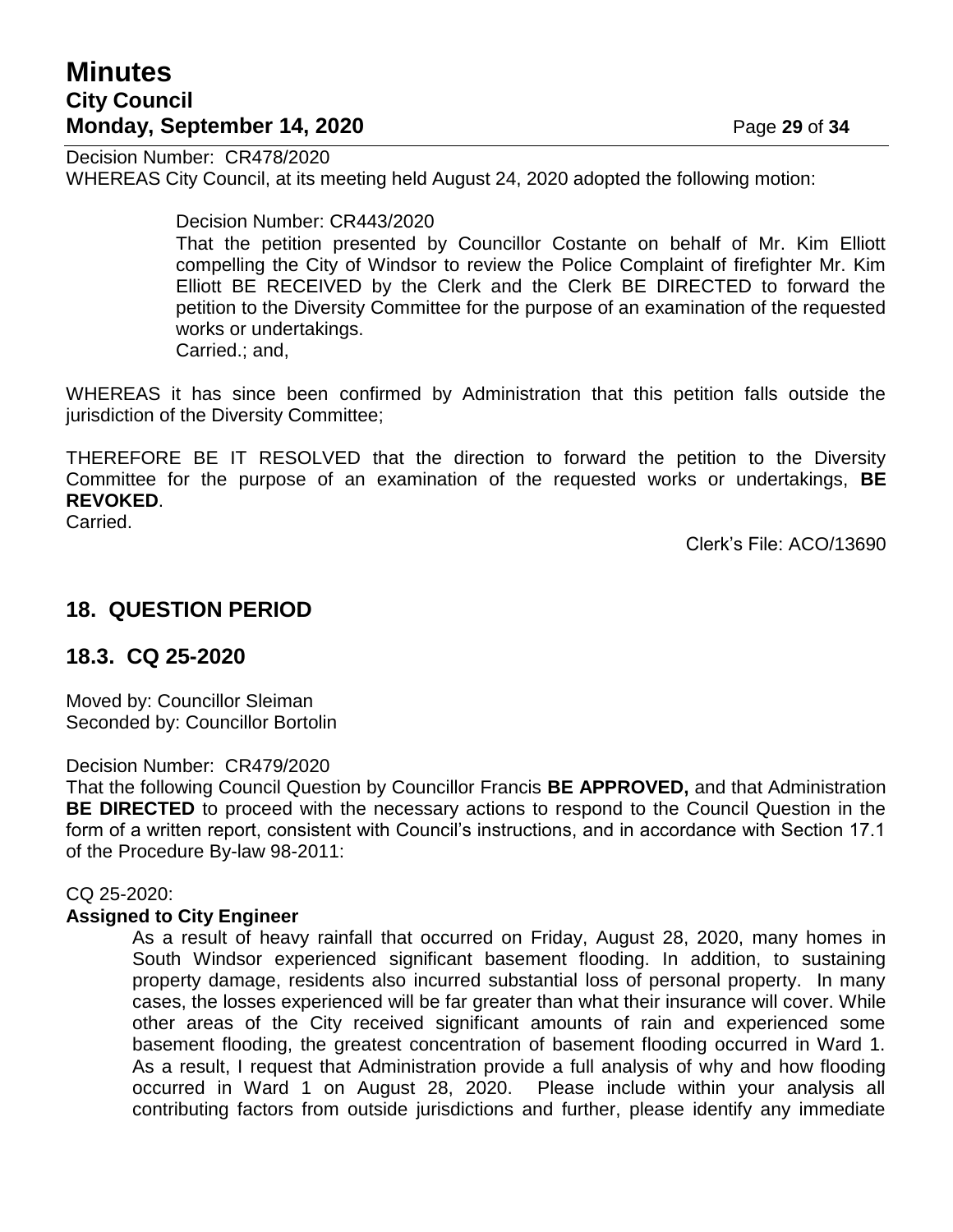# **Minutes City Council Monday, September 14, 2020 Page 30** of 34

improvements necessary to mitigate future risks of basement flooding. Please also identify any elements of the Sewer Master Plan that, once in place, will reduce future instances of basement flooding within this area.

Carried.

Clerk's File: SW/12983

# **18.4. CQ 26-2020**

Moved by: Councillor Sleiman Seconded by: Councillor Bortolin

Decision Number: CR480/2020

That the following Council Question by Councillor McKenzie **BE APPROVED,** and that Administration **BE DIRECTED** to proceed with the necessary actions to respond to the Council Question in the form of a written report, consistent with Council's instructions, and in accordance with Section 17.1 of the Procedure By-law 98-2011:

#### CQ 26-2020:

#### **Assigned to City Solicitor**

That Administration bring back a report that outlines the challenges and opportunities to develop a local procurement policy.

Carried.

Clerk's File: AL2020

# **18.5. CQ 27-2020**

Moved by: Councillor Sleiman Seconded by: Councillor Bortolin

#### Decision Number: CR481/2020

That the following Council Question by Councillor Costante **BE APPROVED,** and that Administration **BE DIRECTED** to proceed with the necessary actions to respond to the Council Question in the form of a written report, consistent with Council's instructions, and in accordance with Section 17.1 of the Procedure By-law 98-2011:

#### CQ 27-2020:

#### **Assigned to City Solicitor**

Asks administration to REPORT BACK to City Council on opportunities to expand our bylaw # 3-2006 – a bylaw to establish standards respecting yard waste and exterior property maintenance and to prohibit littering in the city of Windsor – to assist in better enforcing overgrowth of all types of landscaping, and any overgrowth in general that is neglected by the property owner.

Carried.

Clerk's File: AB2020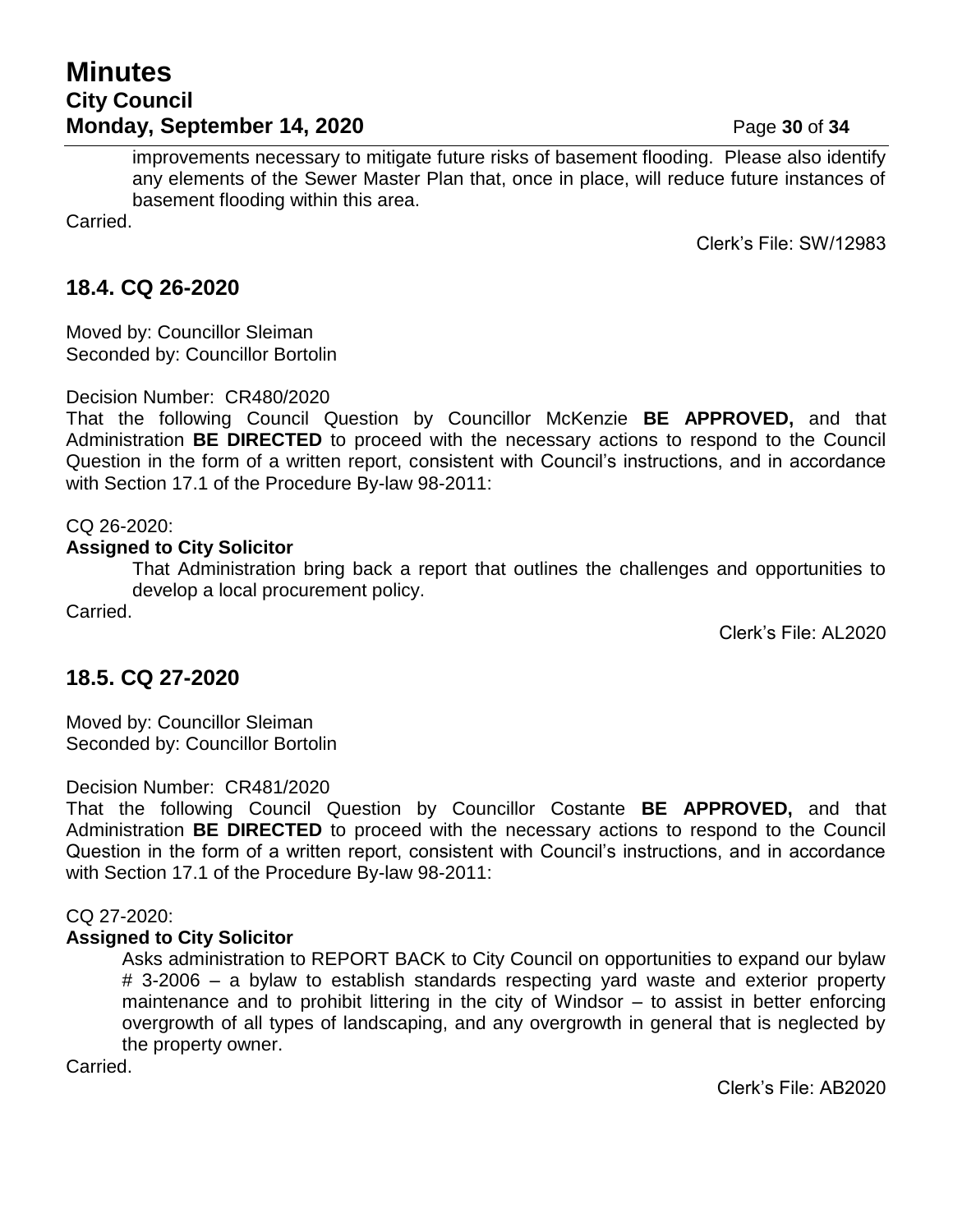### **18.6. CQ 28-2020**

Moved by: Councillor Sleiman Seconded by: Councillor Bortolin

#### Decision Number: CR482/2020

That the following Council Question by Councillor Costante **BE APPROVED,** and that Administration **BE DIRECTED** to proceed with the necessary actions to respond to the Council Question in the form of a written report, consistent with Council's instructions, and in accordance with Section 17.1 of the Procedure By-law 98-2011:

CQ 28-2020:

#### **Assigned to City Engineer**

Asks administration to REPORT BACK to City Council on strategies to enforce overgrowth in alleys and resources needed for the same. In addition and included in the report a complete list of 311 complaints over the past year on right-of-way infractions both in alleys and outside of alleys and action taken on the same.

Carried.

Clerk's File: GM2020

# **21. ADJOURNMENT**

Moved by: Councillor Costante Seconded by: Councillor Francis

That this Council meeting stand adjourned until the next regular meeting of Council or at the call of the Mayor. Carried.

Accordingly, the meeting is adjourned at 2:43 o'clock p.m.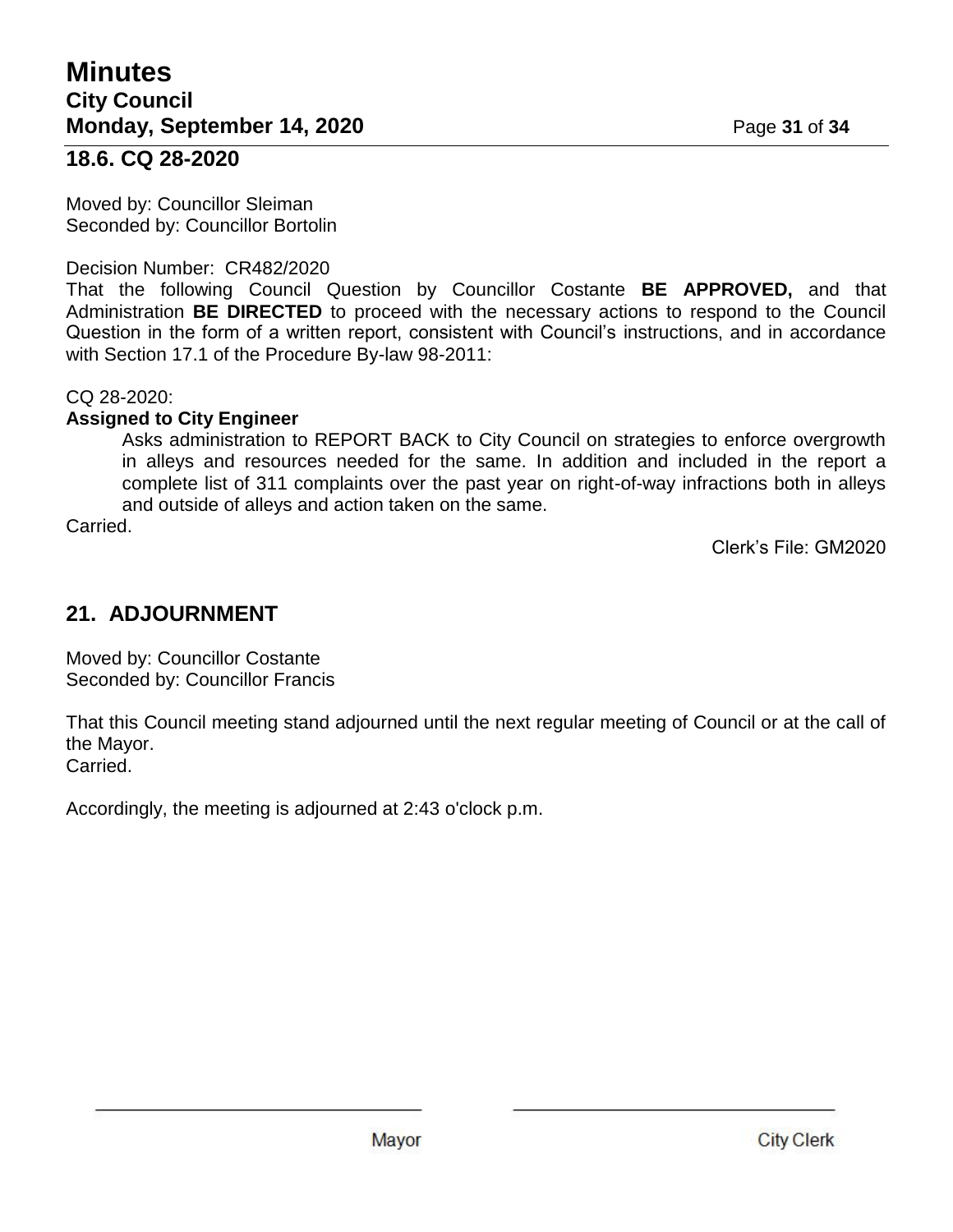Adopted by Council at its meeting held September 14, 2020 (CR477/2020) VC/bm

#### **SPECIAL MEETING OF COUNCIL – IN CAMERA September 14, 2020**

**Members participating via electronic participation in accordance with Procedure By-law #98-2011 as amended, which allows for electronic participation during a declared emergency.**

#### **Meeting called to order at: 9:30 a.m.**

#### **Members in Attendance:**

Mayor D. Dilkens Councillor F. Francis Councillor F. Costante Councillor C. Holt Councillor R. Bortolin Councillor G. Kaschak Councillor J. Gignac Councillor K. McKenzie Councillor J. Morrison Councillor E. Sleiman

#### **Also in attendance:**

- O. Colucci, Chief Administrative Officer
- J. Payne, Community Development and Health Commissioner and Corporate Leader Social Development, Health, Recreation and Culture
- M. Winterton, City Engineer and Corporate Leader Environmental Protection and **Transportation**
- V. Critchley, City Clerk/Licence Commissioner and Corporate Leader Public Engagement and Human Resources
- J. Mancina, Chief Financial Officer/City Treasurer and Corporate Leader Finance and **Technology**
- S. Askin-Hager, City Solicitor and Corporate Leader Economic Development and Public **Safety**
- A. Teliszewsky, Mayor's Chief of Staff
- P. Brode, Senior Legal Counsel (Item 3)
- J. Guthrie, Deputy Treasurer Taxation & Financial Projects (Item 4)
- A. Dumont, Boyden Consultants (Item 5)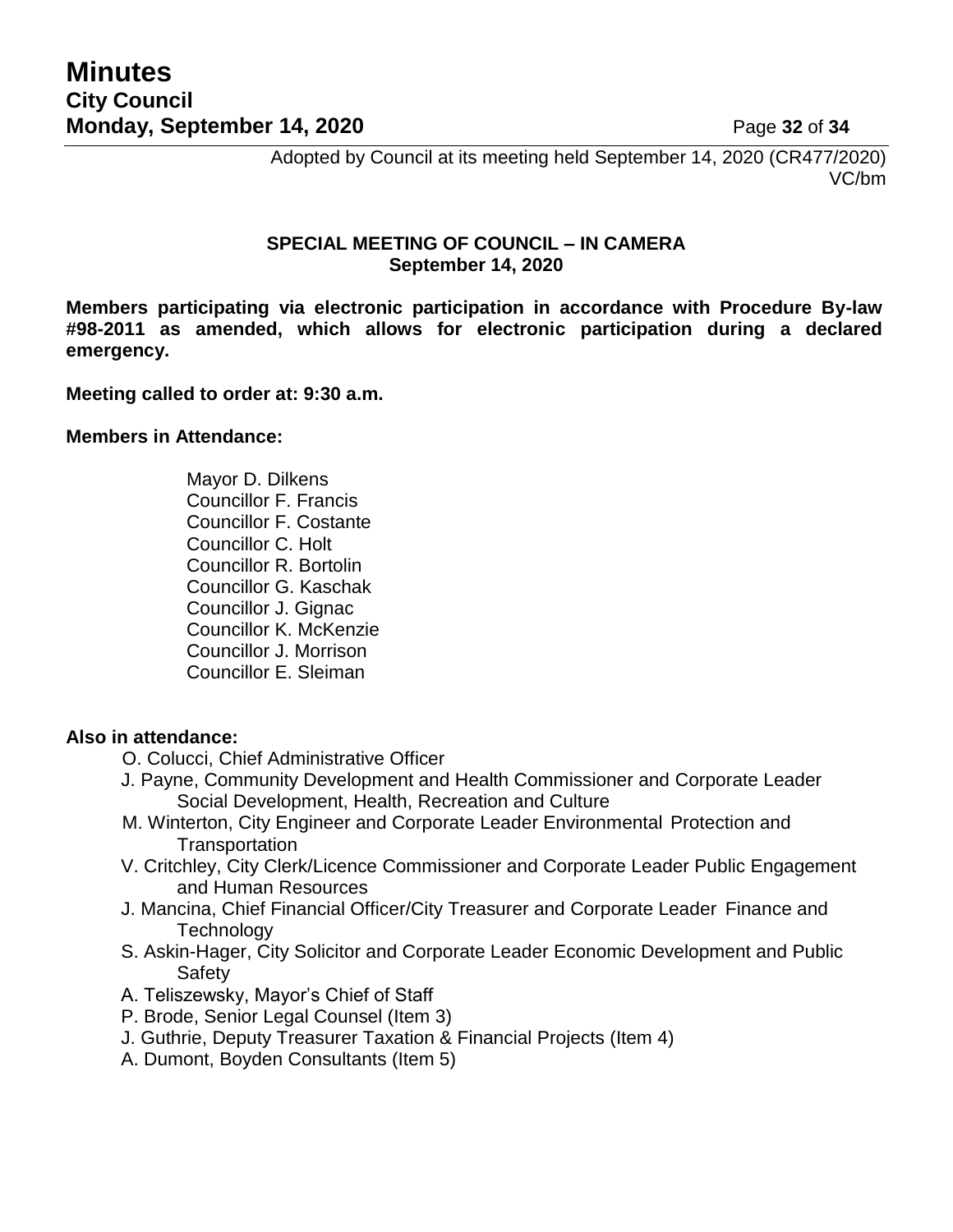**Verbal Motion is presented by Councillor Sleiman, seconded by Councillor Gignac, to move in Camera for discussion of the following item(s):**

| <b>Item</b><br><u>No.</u> | <b>Subject</b>                                                                | Section-<br><b>Pursuant to</b><br><b>Municipal Act,</b><br>2001, as amended |
|---------------------------|-------------------------------------------------------------------------------|-----------------------------------------------------------------------------|
| 1.                        | Property matter – sale of land                                                | 239(2)(c)                                                                   |
| 2.                        | Property matter – sale of land                                                | 239(2)(c)                                                                   |
| 3.                        | Legal matter - settlement                                                     | 239(2)(e)(f)                                                                |
| 4.                        | Legal matter – application                                                    | 239(2)(e)                                                                   |
| 5.                        | Personal matter – about an identifiable<br>individual – verbal and powerpoint | 239(2)(b)                                                                   |

**Motion Carried.**

#### **Declarations of Pecuniary Interest:**

None delcared.

**Discussion on the items of business. (Items 1, 2, 3, 4 and 5)**

**Verbal Motion is presented by Councillor McKenzie, seconded by Councillor Morrison,**

**to move back into public session.**

**Motion Carried.**

#### **\*\*SEE NOTE BELOW**

**Moved by Councillor Kaschak, seconded by Councillor Costante,**

**THAT the Clerk BE DIRECTED to transmit the recommendation(s) contained in the report(s) discussed at the In-Camera Council Meeting held September 14 directly to Council for consideration at the next Regular Meeting.**